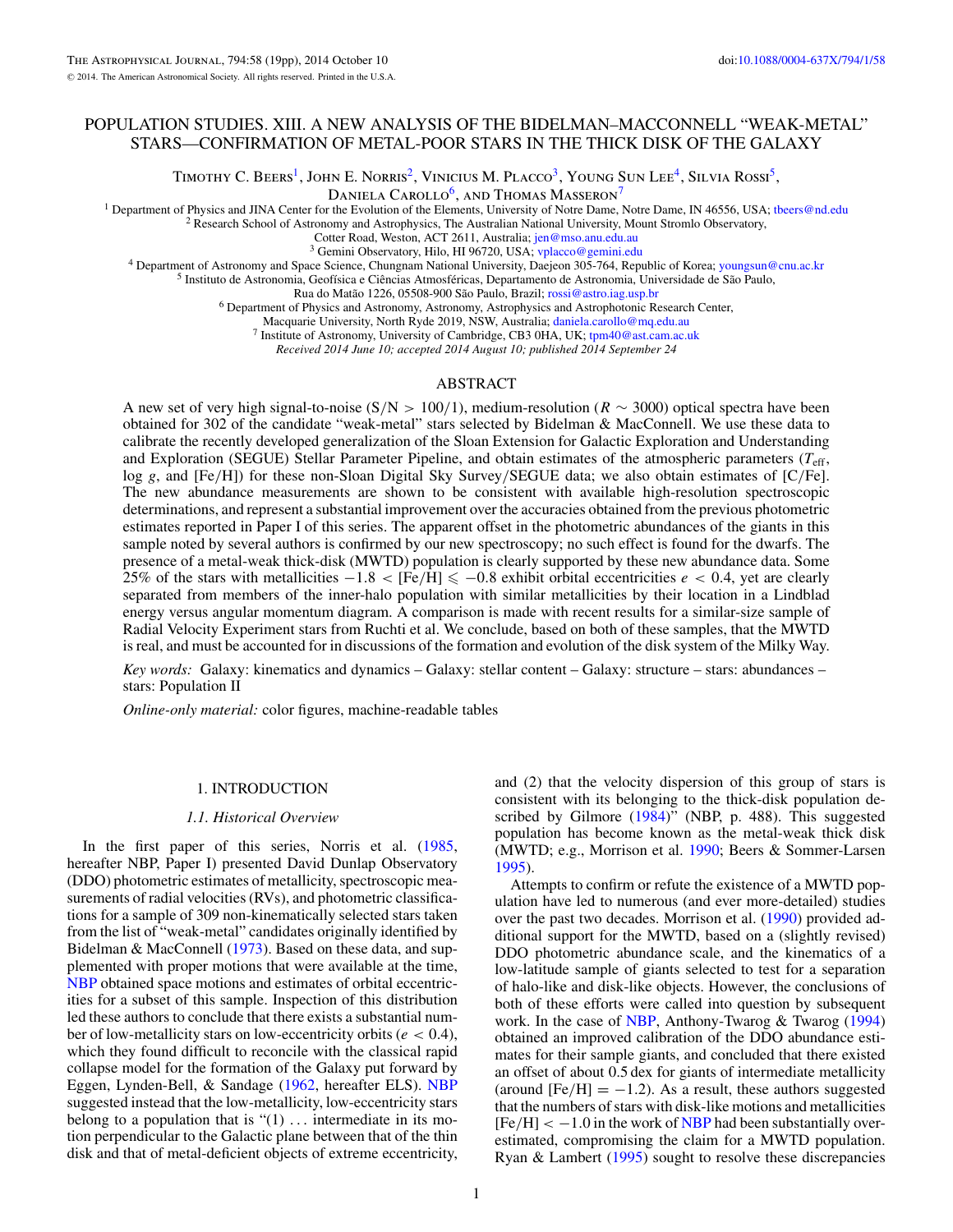by obtaining high-resolution spectroscopic abundance determinations of some 30 giants in these two samples with claimed photometric abundance estimates  $[Fe/H] < -1.0$ . The results of their study indicated that many, but not all, of the giants in the [NBP](#page-18-0) and the Morrison et al. [\(1990\)](#page-18-0) sample possessed higher metallicities than had been inferred from the DDO photometry. As a consequence, they argued that, although a MWTD may indeed exist, its contribution to the populations of stars within 1 kpc of the Galactic disk had likely been overestimated by previous work.

Other observational efforts have addressed the problem of the existence of a MWTD component in the Galaxy. For instance, Beers & Sommer-Larsen [\(1995\)](#page-18-0) argued from their sample of non-kinematically selected stars that a surprisingly large fraction of the metal-poor stars (*>*30% of stars with  $[Fe/H] \le -1.5$ , rising to 60% for stars with  $-1.6 \le$  $[Fe/H] \le -1.0$ ) in the solar neighborhood might be associated with a MWTD component. Chiba & Yoshii [\(1998\)](#page-18-0) used highquality proper motions from the *Hipparcos* satellite for a much smaller sample of red giants and RR Lyraes to argue that, while a MWTD appeared present, the fractions of stars at low metallicity associated with it were substantially smaller, roughly 10% for stars in the interval  $-1.6 \leq$  [Fe/H]  $\leq -1.0$ . Martin & Morrison [\(1998\)](#page-18-0) considered the space motions of nearby RR Lyrae stars with well-determined kinematics, and concluded that a MWTD existed in their sample (including stars with metallicities as low as [Fe*/*H] ∼ −2*.*0), similar to previous results for the sample of RR Lyraes examined by Layden [\(1995\)](#page-18-0).

Chiba & Beers [\(2000\)](#page-18-0) performed a detailed analysis of a large sample of non-kinematically selected stars with available (medium-resolution) spectroscopic abundances, RVs, and (for roughly half of their sample) proper motions from the assembly of Beers et al. [\(2000\)](#page-18-0). These authors concluded that the fraction of likely MWTD stars in the solar neighborhood with −1*.*7 *<*  $[Fe/H] \le -1.0$  was on the order of 30%, falling to on the order of 10% for stars with  $-2.2 <$  [Fe/H]  $\leq -1.7$ . Beers et al. [\(2002\)](#page-18-0) analyzed a sample of candidate low-metallicity giants located close to the Galactic plane from the Luminous Stars Extension (LSE) survey of Drilling & Bergeron [\(1995\)](#page-18-0). Their Monte Carlo experiments on the distribution of orbital eccentricities of this sample suggested that the fraction of MWTD stars with [Fe*/*  $H$   $\vert$  < -1.0 might actually be as high as 40%, and that it may remain as high as 30% for stars with  $[Fe/H] < -1.6$ . Beers et al. reasoned that the origin of this discrepancy with respect to the work of Chiba & Beers [\(2000\)](#page-18-0) came from the selection criteria employed by most surveys for low-metallicity stars, which understandably concentrated on regions of the Galaxy with latitudes above  $|b| = 30^\circ$ .

Arifyanto et al. [\(2005\)](#page-18-0) re-analyzed the kinematically selected sample of Carney et al. [\(1994\)](#page-18-0), using *Hipparcos*-based parallaxes and (where available) *Hipparcos* and *Tycho-2* proper motions, and applying corrections to the Carney et al. photometric distance estimates based on the overlap of the two samples. Their analysis also indicated the presence of a MWTD component, with a local stellar fraction smaller than that claimed by Chiba & Beers [\(2000\)](#page-18-0) in the metallicity interval −1*.*7 *<*  $[Fe/H] \le -1.0$  (18% versus 30%). They interpreted the origin of the MWTD in terms of the debris of a "shredded satellite," similar to the argument of Gilmore et al. [\(2002\)](#page-18-0). It is notable that Gilmore et al. [\(2002\)](#page-18-0) concluded, based on an analysis of their spectroscopic survey of some 2000 F*/*G stars located 0.5–5 kpc above the Galactic plane, that the stars they proposed to originate in a shredded satellite exhibited a large rotational velocity lag

with respect to the thin/thick disk, on the order of  $100 \text{ km s}^{-1}$ . Previous analyses for potential MWTD stars generally did not consider stars with such a large lag as likely candidate disklike stars. Large lags for accreted MWTD stars may in fact be expected, as argued by Villalobos & Helmi [\(2009\)](#page-18-0). Clearly, care must be exercised in the selection of potential MWTD stars before attempting to discern their kinematic and chemical properties.

## *1.2. The Nature and Role of the MWTD in the Context of the Milky Way*

The preponderance of evidence acquired prior to 2009 suggested that a MWTD component exists, although doubts remained as to its level of contribution to the numbers of metalpoor stars in the solar neighborhood, as well as regarding its detailed kinematical behavior and relationship to the canonical thick-disk component, and to the halo. In the period since 2009, a substantial volume of work has been carried out, making use of large samples of stars with medium-resolution ( $R \sim 2000$ ) spectroscopy obtained from a variety of surveys, in particular the Sloan Digital Sky Survey (SDSS; York et al. [2000\)](#page-18-0), and its Galactic extensions, the Sloan Extension for Galactic Exploration and Understanding and Exploration-1 (SEGUE-1; Yanny et al. [2009\)](#page-18-0) and SEGUE-2 (C. Rockosi et al., in preparation), as well as higher-resolution ( $R \sim 7500$ ) data from the Radial Velocity Experiment (RAVE; Steinmetz et al. [2006\)](#page-18-0), and other sources. A partial list of these works includes Carollo et al. [\(2010\)](#page-18-0), Ruchti et al. [\(2010,](#page-18-0) [2011\)](#page-18-0), Kordopatis et al. [\(2011,](#page-18-0) [2013a,](#page-18-0) [2013b\)](#page-18-0), Lee et al. [\(2011\)](#page-18-0), Bovy et al. [\(2012a,](#page-18-0) [2012b,](#page-18-0) [2012c\)](#page-18-0), Carrell et al. [\(2012\)](#page-18-0), Cheng et al. [\(2012a,](#page-18-0) [2012b\)](#page-18-0), Pasetto et al. [\(2012\)](#page-18-0), Adibekyan et al. [\(2013\)](#page-18-0), Boeche et al. [\(2013a,](#page-18-0) [2013b\)](#page-18-0), Haywood et al. [\(2013\)](#page-18-0), Jayaraman et al. [\(2013\)](#page-18-0), Bensby et al. [\(2014\)](#page-18-0), and Minchev et al. [\(2014\)](#page-18-0).

During this period, our appreciation of the complexity of the halo has also increased. Carollo et al. [\(2007,](#page-18-0) [2010\)](#page-18-0) and Beers et al.  $(2012)$  have presented the case that this system is well described in terms of an inner-halo and outer-halo population—terms that we shall use in what follows.<sup>9</sup> Additional evidence supporting the existence of (at least) a dual halo has come from recognition that the frequency of carbon-enhanced metal-poor (CEMP) stars that can be kinematically associated with the outer-halo component is roughly twice that of the innerhalo component (Carollo et al. [2012\)](#page-18-0), analysis of the metallicity distribution function (MDF), in combination with the motions, of local halo stars by An et al. [\(2014\)](#page-18-0), the apparent preference for stars of the CEMP-*s* sub-class (those exhibiting *s*-processelement overabundances) to be associated with the inner-halo component, while stars of the CEMP-no sub-class (those exhibiting no neutron-capture overabundances) are more likely associated with the outer-halo component (Carollo et al. [2014\)](#page-18-0), and analysis of the in-situ change of the halo system MDF with distance for a large sample of F-turnoff stars from SDSS (Allende Prieto et al. [2014\)](#page-18-0).

Furthermore, Morrison et al. [\(2009\)](#page-18-0) have used a sample of some 250 stars with very well-determined kinematical properties to argue for the presence of a new component of the local halo, with an axial ratio  $c/a \sim 0.2$  (similar in flattening to the thick disk) and populated by stars with  $-1.5 <$  [Fe/H]  $<$  −1.0, which is, however, *not* rotationally supported. The potential

We note for completeness that an alternative view has been expressed by Schönrich et al.  $(2011)$  $(2011)$ .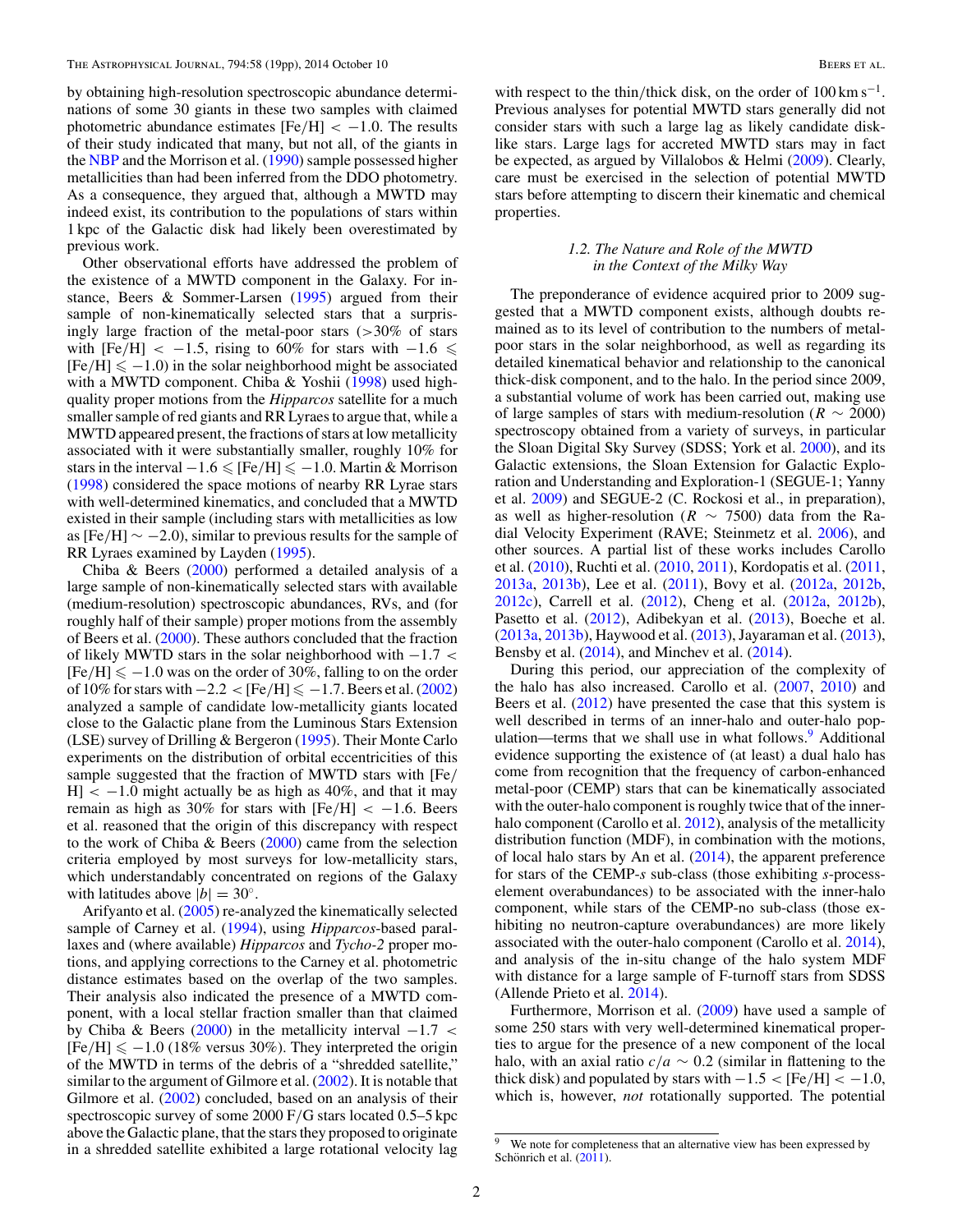confusion of such stars with MWTD candidates is obvious, due to their proximity to the Galactic plane.

These works have raised new and interesting questions concerning the nature of the formation and evolution of both the disk and halo systems. In the discussion of the MWTD, there seems to be no consensus yet as to what the inter-relationships are between it, the canonical thick disk, and the thin disk. Are they independent and discrete sub-systems? What have been the roles (if any) of major mergers, the formation of the thin disk from an early thick disk, the heating of a pre-existing thin stellar disk by minor mergers, and*/*or efficient radial migration of stars in the plane of the disk? We call the reader's attention to the insightful discussion by Haywood et al. [\(2013\)](#page-18-0) of the apparently disparate results concerning the nature of the thick*/*thin disks arising from several recent studies. The issues being considered are clearly complex, even in the face of high-quality data, and subtleties of the approaches used and conclusions reached ensure that we have not yet arrived at a widely accepted view.

## *1.3. Scope of Present Investigation*

The focus of this paper is considerably narrower. Here, we re-investigate the original sample of Bidelman & MacConnell [\(1973\)](#page-18-0) discussed by [NBP,](#page-18-0) in order to resolve whether or not it includes substantial numbers of stars that could be considered members of the MWTD population. New high signal-to-noise (S/N) medium-resolution ( $R \sim 3000$ ) spectroscopy has been obtained for some 300 stars of the [NBP](#page-18-0) sample. Roughly onethird of this sample now has available high-resolution spectroscopic determinations of [Fe*/*H] (and other physical parameters) from the literature, which we employ to carry out a calibration of the physical parameter estimates obtained by a "non-SEGUE" version of the SEGUE Stellar Parameter Pipeline (SSPP; originally described by Lee et al. [2008a\)](#page-18-0), and referred to as the n-SSPP. We also report estimates of "carbonicity," [C*/*Fe], calibrated with respect to some 50 of the [NBP](#page-18-0) stars with previous high-resolution spectroscopic determinations of this ratio reported in the literature, supplemented by a number of additional stars with available high-resolution determinations. The results of this calibration effort will be used in a number of future investigations based on non-SEGUE spectroscopic data. We then combine available RVs, accurate proper motions from the *Hipparcos* and *Tycho-II* catalogs, and the newly refined spectroscopic estimates of [Fe*/*H] to consider the presence of a MWTD in this sample. The resulting determinations of kinematic estimates represent a substantial improvement in the space velocities derived by [NBP,](#page-18-0) sharpening the picture of the stellar populations obtained from these data, and confirming the suggestion of [NBP](#page-18-0) that the [ELS](#page-18-0) paradigm is an oversimplification of the manner in which the Milky Way formed.

This paper is outlined as follows. Our new observations are described in Section 2, where we also discuss the determination of RVs and spectroscopic line-strength indices for the program stars. Section [3](#page-6-0) describes the techniques used to obtain estimates of the stellar atmospheric parameters  $(T_{\text{eff}}$ ,  $\log g$ , [Fe/H]), as well as [C*/*Fe], for these stars. A comparison of the newly derived metallicity estimates with available high-resolution abundance results drawn from the recent literature and with the original DDO photometry-based estimates of [NBP](#page-18-0) is presented in this section as well. We then make use of these comparisons to carry out a calibration of the n-SSPP. Distance estimates and proper motions for our sample stars are described in Section [4.](#page-9-0) In Section [5,](#page-9-0) we use these data to perform a new kinematic analysis

of the [NBP](#page-18-0) sample, and compare with the kinematics derived from a similar sample of RAVE stars described by Ruchti et al. [\(2011\)](#page-18-0). A brief discussion of the implications of our new results is presented in Section [6.](#page-16-0)

## 2. SPECTROSCOPIC OBSERVATIONS, AVAILABLE PHOTOMETRIC MEASUREMENTS, AND DERIVATION OF RADIAL VELOCITIES AND LINE INDICES

## *2.1. Details of Spectroscopic Observations*

During several observing runs conducted in 1996 January, 1996 December, and 1997 June, optical spectra for a total of 302 stars from the subsample of 309 Bidelman & Maconnell weak-metal candidates studied by [NBP](#page-18-0) (hereafter referred to as the  $B\&M$  sample) were obtained with the Siding Spring Observatory (SSO) 2.3 m telescope, using the Double Beam Spectrograph. These spectra covered the wavelength interval 3800 Å  $\le \lambda \le 4500$  Å, with a resolving power of *R* ∼ 3000, similar to that obtained during the course of previous work on follow-up spectroscopy by Norris et al. [\(1999\)](#page-18-0) of metalpoor candidates selected from the HK survey of Beers et al. [\(1985,](#page-18-0) [1992\)](#page-18-0). However, because the stars in the current program are, in general, quite bright  $(6.7 < V < 11.0)$ , high-quality spectra (with S*/*N *>* 100 per resolution element) could be obtained in reasonably short integration times. A total of 383 spectra were obtained, including a number of stars with repeated measurements. These spectra were reduced using standard procedures for flat-fielding, extraction, and wavelength calibration (based on arc-lamp exposures taken immediately before or after each science spectrum), using the FIGARO software (Shortridge [1993\)](#page-18-0) and ancillary FORTRAN routines. No attempt to spectrophotometrically calibrate the spectra was made.

Figure [1](#page-3-0) provides examples of the medium-resolution spectra obtained. Also shown on the plots are the stellar atmospheric parameters, determined using the methods described below (Section [3\)](#page-6-0). The left column of panels shows two examples of stars classified as dwarfs by [NBP](#page-18-0) (using taxonomy based on DDO photometry), as well as by our own spectroscopic analysis. The upper left panel is the spectrum of a metal-poor dwarf  $(BM-060 = CD-48:1741)$ , while the lower left panel is the spectrum of a dwarf with solar metallicity  $(BM-047)$  = BD-13:959). The right column of panels provides examples of spectra for stars classified as giants (by both [NBP](#page-18-0) and the present work). The upper right panel is the spectrum of a metalpoor giant  $(BM-120 = HD 84903)$ , while the lower right panel is the spectrum for a giant with metallicity slightly above solar  $(BM-072 = HD 40361).$ 

## *2.2. Broadband Photometry and Reddening Estimation*

The [NBP](#page-18-0) study provided broadband *V* magnitudes and  $B - V$ colors for the majority of our program objects. We have checked the SIMBAD database for consistency with other measurements, and in a few cases replaced the values listed by [NBP](#page-18-0) with what we judged to be an improved set of information. In some cases, photometry was not available from [NBP.](#page-18-0) For these stars, we adopted values provided in the SIMBAD database. The results are listed in Table [1.](#page-3-0) In this table, Column 1 lists the star names used by [NBP,](#page-18-0) in the format BM-XXX, while Column 2 lists a more commonly used name for the star (e.g., BD, CD, HD, etc.). Columns 3 and 4 are the Galactic longitude and latitude in decimal degrees, respectively. Columns 5 and 6 list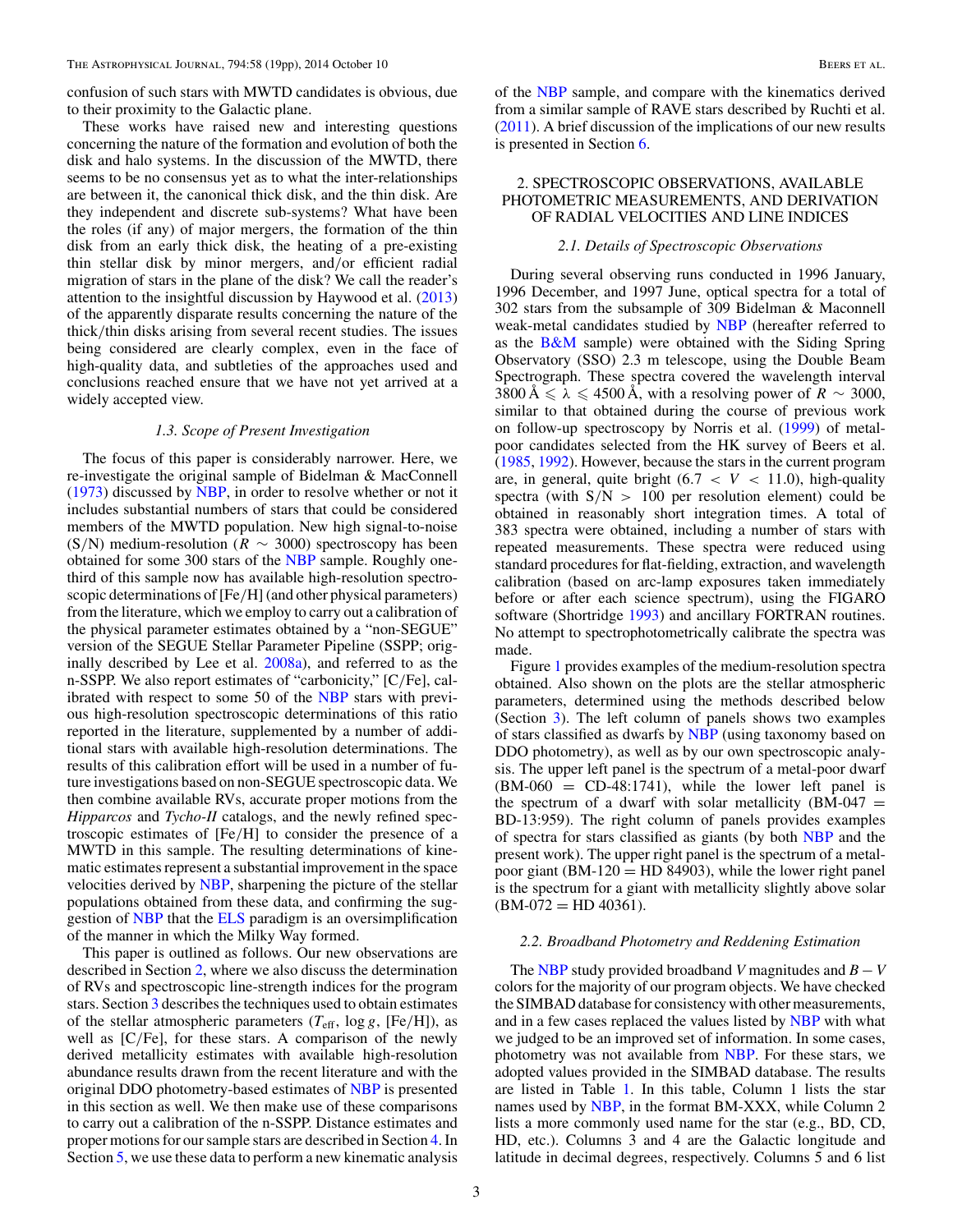<span id="page-3-0"></span>

**Figure 1.** Example medium-resolution  $(R = 3000)$  spectra for four of our program stars obtained with the SSO 2.3 m telescope. The left-hand column of panels are main-sequence dwarfs, while the right-hand columns are giants (and are classified as such by both the taxonomy of [NBP](#page-18-0) and the present analysis). The stellar atmospheric parameters from our analysis are indicated in the legend of each spectrum.

**Table 1** Photometric Information and Adopted Reddening

| <b>BM</b> Name | <b>Star Name</b> | LON   | <b>LAT</b> | V     | $B-V$ | J     | $J-K$ | $E(B-V)S$ | $E(B-V)_{A}$ | $E(B-V)F$ |
|----------------|------------------|-------|------------|-------|-------|-------|-------|-----------|--------------|-----------|
|                |                  | (°)   | $(^\circ)$ | (mag) | (mag) | (mag) | (mag) | (mag)     | (mag)        | (mag)     |
| (1)            | (2)              | (3)   | (4)        | (5)   | (6)   | (7)   | (8)   | (9)       | (10)         | (11)      |
| <b>BM-001</b>  | HD 702           | 94.3  | $-69.0$    | 9.81  | 0.51  | 8.767 | 0.308 | 0.034     | 0.03         | 0.02      |
| BM-002         | HD 2796          | 97.6  | $-78.7$    | 8.49  | 0.74  | 6.853 | 0.597 | 0.020     | 0.02         | 0.01      |
| BM-003         | HD 3567          | 113.1 | $-70.9$    | 9.26  | 0.46  | 8.218 | 0.329 | 0.036     | 0.04         | 0.02      |
| BM-004         | HD 3715          | 110.5 | $-76.9$    | 9.46  | 0.45  | 8.523 | 0.254 | 0.020     | 0.02         | 0.01      |
| BM-005         | HD 4306          | 118.1 | $-72.4$    | 9.01  | 0.74  | 7.424 | 0.601 | 0.036     | 0.04         | 0.04      |
| BM-006         | HD 6461          | 136.6 | $-75.4$    | 7.64  | 0.79  | 6.149 | 0.562 | 0.025     | 0.03         | 0.01      |
| <b>BM-007</b>  | HD 7041          | 297.8 | $-60.6$    | 9.02  | 0.80  | 7.459 | 0.558 | 0.021     | 0.02         | 0.01      |
| BM-008         | BD-11:220        | 138.6 | $-72.7$    | 9.19  | 0.58  | 8.083 | 0.365 | 0.030     | 0.03         | 0.01      |
| BM-009         | HD 7983          | 143.9 | $-70.7$    | 8.90  | 0.60  | 7.718 | 0.364 | 0.035     | 0.04         | 0.01      |
| BM-010         | HD 7985          | 151.9 | $-76.1$    | 9.46  | 0.43  | 8.563 | 0.300 | 0.017     | 0.02         | 0.01      |
|                |                  |       |            |       |       |       |       |           |              |           |

(This table is available in its entirety in a machine-readable form in the online journal. A portion is shown here for guidance regarding its form and content.)

the adopted *V* magnitude and  $B - V$  colors, respectively. Near-IR *JHK* photometry is available for the bulk of our sample, based on results from the Two Micron All Sky Survey (2MASS) catalog (Skrutskie et al. [2006\)](#page-18-0). The *J* magnitude and *J* − *K* colors reported by 2MASS for stars without flags indicating potential problems in the listed values are given in Columns 7 and 8, respectively.

In order to obtain absorption- and reddening-corrected estimates of the magnitudes and colors, respectively, we initially adopt the Schlegel et al. [\(1998\)](#page-18-0) estimates of reddening, listed in Column 9 of Table 1. We have applied corrections to these estimates for objects with reddening greater than  $E(B-V)_S = 0.10$ , as described by Beers et al. [\(2002\)](#page-18-0). The corrected reddening estimates,  $E(B - V)_{A}$ , are listed in Column 10 of Table 1. The final reddening estimates must be obtained in conjunction with the distance estimates, obtained as described below, in order to

properly account for the amount of foreground reddening suffered by each star. The final estimated reddenings,  $E(B - V)_{F}$ , are listed in Column 11. Note that about 20% of our sample stars are located at low Galactic latitudes,  $|b| < 10^\circ$ , for which the reddening estimate along the line of sight to a star is unreliable. For these stars we simply set the reddening estimate to zero for the initial parameter analysis. $10$ 

### *2.3. Measurement of Radial Velocities and Line Indices*

Our program stars, and the number of medium-resolution spectra obtained for each star, are listed in the first two columns of Table [2.](#page-4-0) RVs were measured for our program objects using

<sup>&</sup>lt;sup>10</sup> The n-SSPP employs multiple approaches, some of which use spectroscopic-only input information, which provides robustness in the parameter estimates in spite of spurious reddening estimates.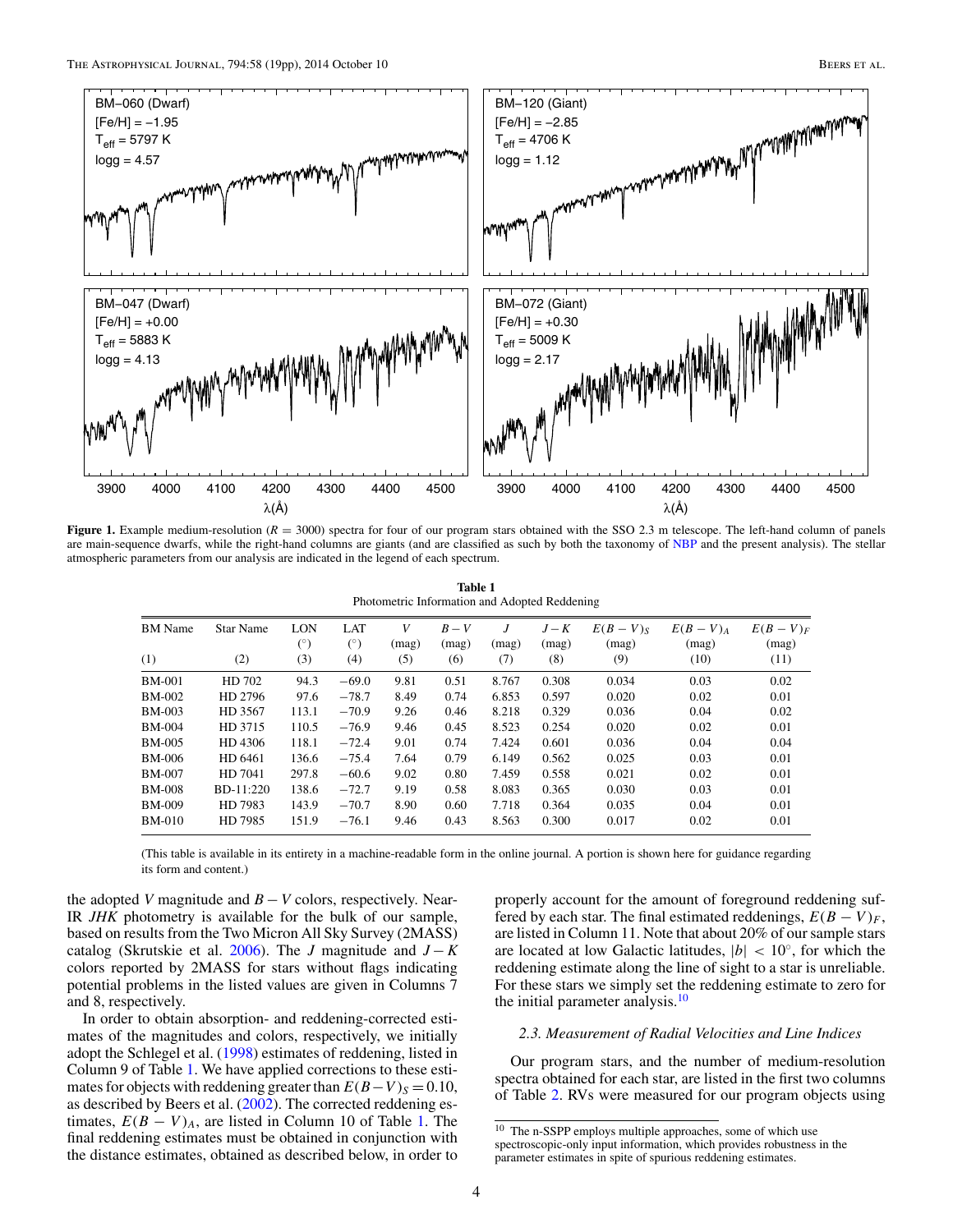<span id="page-4-0"></span>

|               | $\boldsymbol{N}$ | $RV_M$<br>$(km s^{-1})$ | RV <sub>H</sub><br>$(km s^{-1})$ | KP<br>$(\AA)$ | HP <sub>2</sub><br>$(\AA)$ | GP<br>$(\AA)$ | HG2<br>(A) | LACF     | $T_{\rm eff, S}$<br>(K) | $\log g_S$<br>(cgs) | $[Fe/H]_S$ | $T_{\rm eff}$ H<br>(K) | $\log g_H$<br>(cgs)  | $[Fe/H]_H$           | $T_{\rm eff}$<br>(K) | $\log g_C$<br>(cgs) | $[Fe/H]_C$ | $[Fe/H]_N$ | TYPE <sub>N/S</sub> |
|---------------|------------------|-------------------------|----------------------------------|---------------|----------------------------|---------------|------------|----------|-------------------------|---------------------|------------|------------------------|----------------------|----------------------|----------------------|---------------------|------------|------------|---------------------|
| (1)           | (2)              | (3)                     | (4)                              | (5)           | (6)                        | (7)           | (8)        | (9)      | (10)                    | (11)                | (12)       | (13)                   | (14)                 | (15)                 | (16)                 | (17)                | (18)       | (19)       | (20)                |
| <b>BM-001</b> | $\mathbf{1}$     | 45                      | $\sim$ $\sim$ $\sim$             | 7.90          | 2.85                       | 3.39          | 2.53       | 0.204    | 6007                    | 3.75                | $-0.80$    | $\ldots$               | $\sim$ $\sim$ $\sim$ | $\sim$ $\sim$ $\sim$ | 6001                 | 4.11                | $-0.56$    | $-0.44$    | D/D                 |
| <b>BM-002</b> | 2                | $-48$                   | $-61$                            | 6.37          | 1.06                       | 1.66          | 1.25       | $-0.347$ | 5065                    | 1.15                | $-2.46$    | 4901                   | 1.44                 | $-2.30$              | 4894                 | 0.90                | $-2.60$    | $-2.43$    | RG/G                |
| <b>BM-003</b> | $\mathbf{1}$     | $-32$                   | $-48$                            | 6.39          | 3.51                       | 1.64          | 3.45       | $-0.233$ | 6105                    | 3.58                | $-1.27$    | 6004                   | 4.06                 | $-1.21$              | 6117                 | 3.90                | $-1.14$    | $-0.82$    | D/TO                |
| <b>BM-004</b> |                  | 29                      | $\sim$ $\sim$ $\sim$             | 6.70          | 4.19                       | 2.24          | 4.06       | 0.027    | 6355                    | 3.75                | $-0.66$    | $\ldots$               | $\sim$ $\sim$ $\sim$ | $\ldots$ .           | 6411                 | 4.11                | $-0.39$    | $-0.42$    | D/D                 |
| <b>BM-005</b> |                  | $-68$                   | $-66$                            | 4.86          | 1.62                       | 2.60          | 1.14       | $-0.662$ | 5266                    | 1.70                | $-2.42$    | 4935                   | 1.98                 | $-2.73$              | 5130                 | 1.58                | $-2.55$    | $-2.45$    | RG/G                |
| <b>BM-006</b> | 3                | 9                       | 8                                | 10.01         | 0.84                       | 5.65          | 1.15       | 0.472    | 5123                    | 2.39                | $-1.19$    | 5116                   | 2.30                 | $-0.93$              | 4962                 | 2.43                | $-1.04$    | $-1.44$    | RG/G                |
| <b>BM-007</b> |                  | 122                     | 119                              | 9.84          | 0.71                       | 5.47          | 0.87       | 0.605    | 5285                    | 2.69                | $-0.69$    | 5079                   | 2.79                 | $-0.83$              | 5152                 | 2.80                | $-0.42$    | $-1.55$    | RG/G                |
| <b>BM-008</b> |                  | 47                      | $\ldots$                         | 8.52          | 2.00                       | 4.56          | 1.88       | 0.439    | 5821                    | 4.29                | $-0.35$    | 6006                   | $\sim$ $\sim$ $\sim$ | $\sim$ $\sim$ $\sim$ | 5783                 | 4.78                | 0.00       | $-0.47$    | D/D                 |
| <b>BM-009</b> |                  | $\overline{7}$          | $-5$                             | 8.74          | 1.91                       | 4.65          | 1.77       | 0.402    | 5693                    | 4.37                | $-0.82$    | 5664                   | 4.38                 | $-0.71$              | 5632                 | 4.88                | $-0.58$    | $-0.78$    | D/D                 |
| <b>BM-010</b> |                  | 28                      | 23                               | 6.38          | 4.28                       | 1.98          | 4.12       | $-0.037$ | 6354                    | 3.62                | $-0.80$    | $\ldots$               | $\sim$ $\sim$ $\sim$ | $\sim$ $\sim$ $\sim$ | 6409                 | 3.95                | $-0.56$    | $-0.38$    | D/TO                |
|               |                  |                         |                                  |               |                            |               |            |          |                         |                     |            |                        |                      |                      |                      |                     |            |            |                     |
|               |                  |                         |                                  |               |                            |               |            |          |                         |                     |            |                        |                      |                      |                      |                     |            |            |                     |
|               |                  |                         |                                  |               |                            |               |            |          |                         |                     |            |                        |                      |                      |                      |                     |            |            |                     |
|               |                  |                         |                                  |               |                            |               |            |          |                         |                     |            |                        |                      |                      |                      |                     |            |            |                     |
|               |                  |                         |                                  |               |                            |               |            |          |                         |                     |            |                        |                      |                      |                      |                     |            |            |                     |
|               |                  |                         |                                  |               |                            |               |            |          |                         |                     |            |                        |                      |                      |                      |                     |            |            |                     |
|               |                  |                         |                                  |               |                            |               |            |          |                         |                     |            |                        |                      |                      |                      |                     |            |            |                     |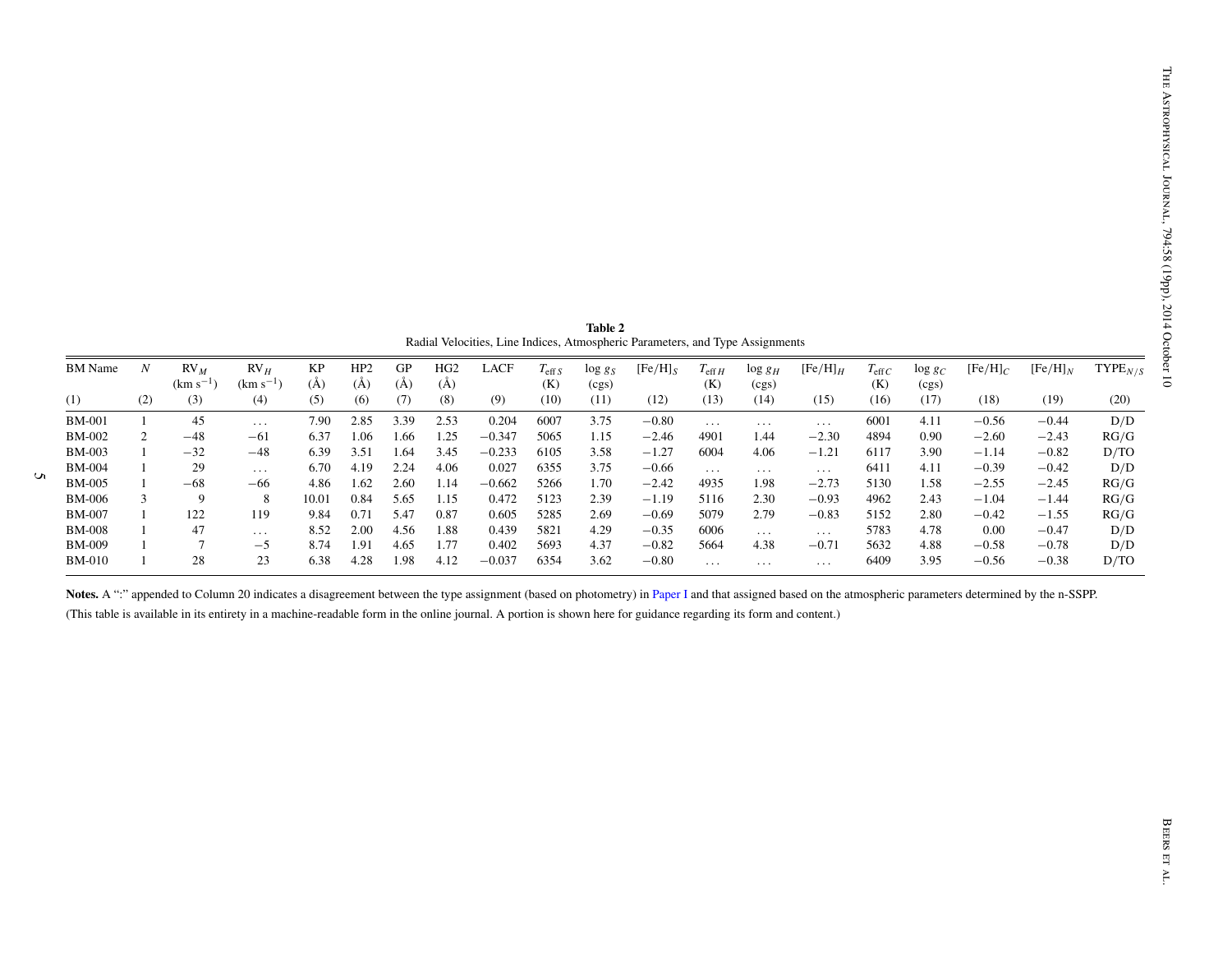

**Figure 2.** Upper panel: comparison between the radial velocities of our program stars, determined from the medium-resolution spectra using the techniques described by Beers et al. [\(1999\)](#page-18-0), and those reported in the literature from analyses of high-resolution spectra. The solid line is the one-to-one line, and the shaded area represents a 3*σ* interval around this line (where *σ* represents the scatter in the residuals shown in the lower panel, 5.5 km s−1). Middle panel: residuals between the medium-resolution and high-resolution radial velocities, as a function of the high-resolution values. The horizontal solid line is the average of the residuals, while the darker and lighter shaded areas represent the 1*σ* and 2*σ* regions, respectively. Lower panel: histogram of the residuals in the radial-velocity determinations. The values of the mean offset and scatter are the parameters from the Gaussian fit shown.

the line-by-line and cross-correlation techniques described in detail by Beers et al. [\(1999\)](#page-18-0), and references therein. The spectral resolution is similar to that obtained for the majority of the HK survey follow-up, so we expect that the measured RVs should be precise to the same level (or better, given the higher S/N of our present spectra), on the order of  $7-10 \text{ km s}^{-1}$  ( $1\sigma$ ). Heliocentric RVs obtained from the medium-resolution spectra for our program stars,  $RV_M$ , are listed in Column 3 of Table [2.](#page-4-0)

Roughly one-third of our program objects have had RVs determined from high-resolution spectroscopic studies (available results are provided in Column 4 of Table  $2$ ,  $RV<sub>H</sub>$ ). The upper two panels of Figure 2 compare RV*<sup>M</sup>* with those obtained from the independent high-resolution observations. As can be appreciated from inspection of this figure, there is generally excellent agreement. A maximum likelihood fit to the residuals in RV, as shown in the lower panel of Figure 2, indicates that the rms scatter is only on the order of  $5.5 \text{ km s}^{-1}$ . Assuming that the (combined) high-resolution RVs from the literature have a precision on the order of  $2.0 \text{ km s}^{-1}$ , the external errors in our medium-resolution RV determinations appear to be no worse than about  $5 \text{ km s}^{-1}$ , slightly better than expected. This represents a factor of two improvement in the precision of the RVs reported by [NBP.](#page-18-0)

Although we do not employ them for obtaining stellar metallicity estimates in the present paper, we have measured a set of spectral indices that have been used for this and other purposes in previous papers (e.g., alternative schemes for estimation of dereddened colors based on Balmer-line strengths, [C*/*Fe] estimates based on the CH *G*-band line index, etc.). Since these may prove useful in the future, and are very well measured in our high-S*/*N medium-resolution spectra, we describe their determination below.

For each star, the measured (geocentric) RVs were used to place a set of fixed bands for the derivation of line-strength indices, which are pseudo-equivalent widths of prominent spectral features. We employ a subset of the bands listed in Table 1 of Beers et al. [\(1999\)](#page-18-0).<sup>1</sup>

Line indices for prominent spectral features for each of our program stars are reported in Columns 5–8 of Table [2.](#page-4-0) A number of our program stars had more than one spectrum obtained during the course of the follow-up observations. From a comparison of the stars with repeated measurements, we

<sup>&</sup>lt;sup>11</sup> The indices KP, HP2, GP, and HG2 measure the strength of the Ca  $\scriptstyle\rm II$  K line, hydrogen H*δ*, the CH *G*-band, and hydrogen H*γ* , respectively. A complete discussion of the choice of bands and the "band-switching" scheme used to determine the indices are provided in this reference as well.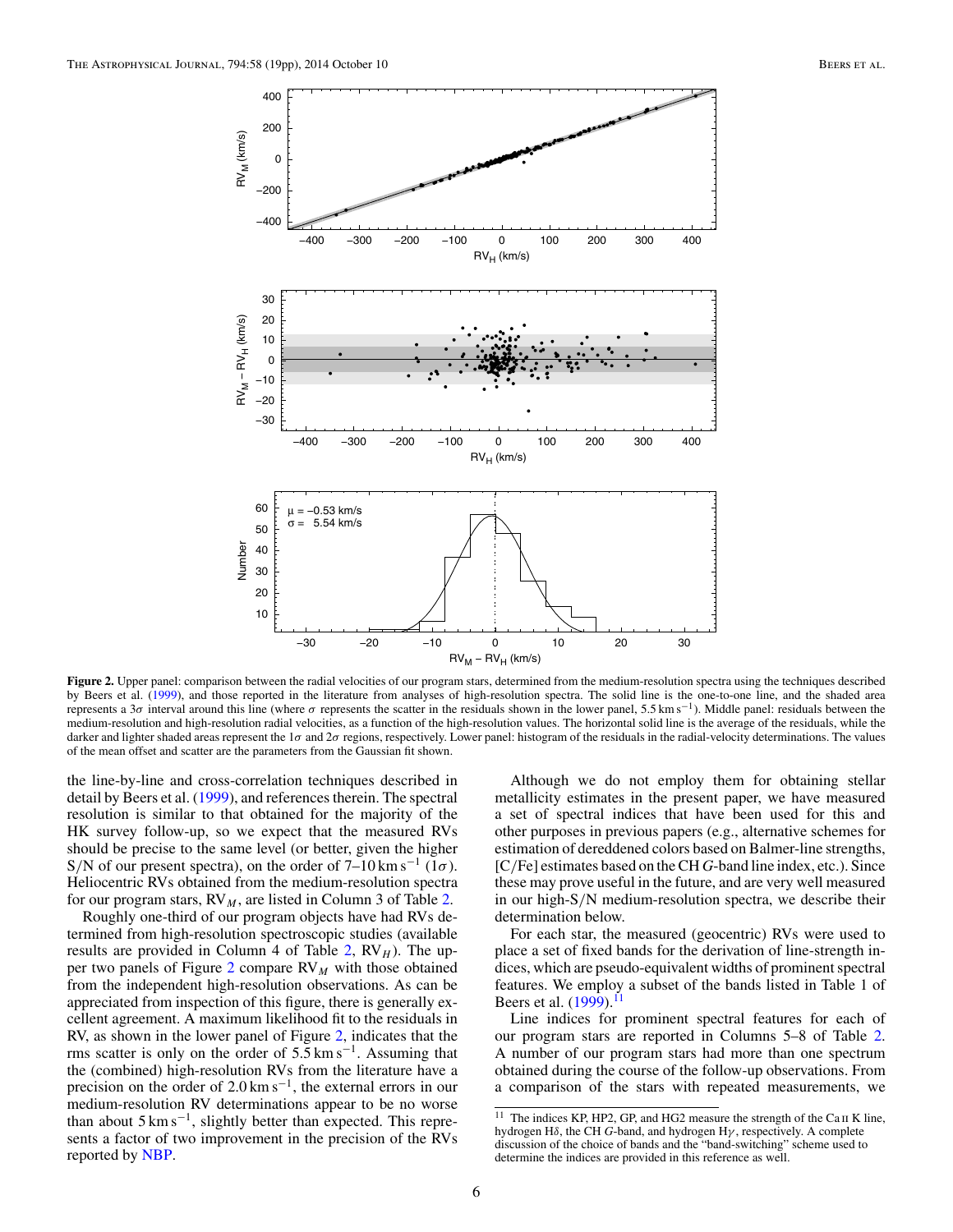<span id="page-6-0"></span>estimate that errors in the line indices on the order of 0.1 Å are achieved. In order for a line-index measurement to be considered a detection, we require that the derived indices be above a minimum value of 0.25 Å. Indices that failed to reach this minimum value are indicated in the Table [2](#page-4-0) as missing data.

In addition to the line-strength indices, we have measured an autocorrelation function index for each star, as described in detail in Beers et al. [\(1999\)](#page-18-0), and references therein. We actually make use of the base-10 logarithm of this index, hence it is referred to as LACF (listed in Column 9 of Table [2\)](#page-4-0). The LACF index quantifies the strength of the multitude of weak metallic lines that are present in each spectrum, and provides an additional indicator of the overall abundance. This index is of particular use for cooler and*/*or metal-rich stars, where the KP-index technique for inference of stellar metallicity approaches saturation.

## 3. STELLAR ATMOSPHERIC PARAMETERS AND CARBON ABUNDANCE RATIOS

Stellar atmospheric parameters for our program stars were determined using the n-SSPP, a modified version of the SSPP (see Lee et al. [2008a,](#page-18-0) [2008b,](#page-18-0) [2011;](#page-18-0) Allende Prieto et al. [2008;](#page-18-0) Smolinski et al. [2011](#page-18-0) for a detailed description of the procedures used). The n-SSPP is a collection of routines for the analysis of non-SDSS*/*SEGUE data that employs both spectroscopic and photometric  $(V_0, (B - V)_0, J_0, \text{ and } (J - K)_0)$  information as inputs, in order to make a series of estimates for each stellar parameter.<sup>12</sup> Then, using  $\chi^2$  minimization matching techniques within dense grids of synthetic spectra, and averaging with other techniques as available (depending on the wavelength range of the input spectra; see Table 5 of Lee et al. [2008a\)](#page-18-0), the best set of values is adopted. For the SSPP, internal errors for the stellar parameters are 125 K for  $T_{\text{eff}}$ , 0.25 dex for log *g*, and 0.20 dex for [Fe*/*H]; external errors are of a similar size. We might expect the external errors in n-SSPP determinations to be somewhat larger, owing to the generally more limited wavelength coverage and (in the present application) lack of available *ugriz* photometry. An empirical determination of these errors for the n-SSPP is obtained below.

The spectra for our program stars do not reach as far redward as SDSS*/*SEGUE spectra (hence we cannot use as many of the independent methods as the SSPP provides), and they are of slightly higher resolving power. Thus, during the execution of the n-SSPP, our spectra were first rebinned in order to match the resolving power of SDSS*/*SEGUE spectra (i.e., to 1 Å linear pixels). The n-SSPP stellar atmospheric parameter estimates are listed in Columns 10–1[2](#page-4-0) of Table 2 as  $T_{\text{eff}}$ *S*, log  $g_S$ , and [Fe/H]*S*, respectively.

The n-SSPP has been modified recently in order to estimate carbon-to-iron abundance ratios (carbonicity, [C*/*Fe]), based on spectral matching against a dense grid of synthetic spectra. Lee et al.  $(2013)$  describe in detail the procedures adopted to estimate [C*/*Fe] for SDSS*/*SEGUE spectra; these techniques, with different input photometric information, also apply to the n-SSPP. Note that we have recently expanded the carbon grid to reach as low as  $[C/Fe] = -1.5$ , rather than the limit of  $[C/Fe] = -0.5$  employed by Lee et al.  $(2013)$ . As shown by Lee et al.  $(2013)$ , the precision of the carbonicity estimates are better

**Table 3** Carbon Abundance Ratio Estimates

| <b>BM</b> Name | $[C/Fe]_S$ | <b>DETECT</b> | CC    | $[C/Fe]_H$ | $[C/Fe]_C$ |
|----------------|------------|---------------|-------|------------|------------|
| (1)            | (2)        | (3)           | (4)   | (5)        | (6)        |
| <b>BM-001</b>  | $+0.39$    | D             | 0.999 | .          | $+0.19$    |
| <b>BM-002</b>  | $+0.09$    | D             | 0.998 | $-0.40$    | $-0.13$    |
| <b>BM-003</b>  | $+0.23$    | D             | 0.989 |            | $+0.03$    |
| <b>BM-004</b>  | $+0.48$    | D             | 0.995 | .          | $+0.29$    |
| <b>BM-005</b>  | $+0.61$    | D             | 0.994 | $+0.26$    | $+0.43$    |
| <b>BM-006</b>  | $+0.05$    | D             | 1.000 | .          | $-0.17$    |
| <b>BM-007</b>  | $+0.14$    | D             | 0.998 | $-0.15$    | $-0.07$    |
| <b>BM-008</b>  | $+0.07$    | D             | 0.997 | .          | $-0.15$    |
| <b>BM-009</b>  | $+0.28$    | D             | 0.999 | .          | $+0.08$    |
| <b>BM-010</b>  | $+0.45$    | D             | 0.996 |            | $+0.26$    |

**Notes.** CEMP star ( $[C/Fe]<sub>C</sub> \ge +0.7$ , DETECT = "D," and CC  $\ge 0.7$ ).

(This table is available in its entirety in a machine-readable form in the online journal. A portion is shown here for guidance regarding its form and content.)

than 0*.*35 dex for the parameter space and (generally lower) S*/*N ratios explored by SDSS*/*SEGUE spectra. We expect similar (or improved) results for application of the n-SSPP to our program spectra, which is checked empirically below. Table 3 lists the medium-resolution estimates of carbonicity, [C*/*Fe]*S*, in Column 2. Column 3 indicates whether the listed measurement is considered a detection, DETECT = "D," lower limit "L," or upper limit "U," and Column 4 provides the correlation coefficient, CC, obtained between the observed spectrum and the best-matching [C*/*Fe] from the model grids. For an acceptable measurement of carbonicity, we demand  $DETECT = "D"$  and  $CC \geq 0.7$ . See Lee et al. [\(2013\)](#page-18-0) for further discussion of these quantities. There are two stars listed in Table 3 (BM-083 and BM-284) which have CC less than this value; they are marked with a ":" in the DETECT column.

#### *3.1. Comparison to High-resolution Spectroscopic Analyses*

External measurements of atmospheric parameters and carbon abundances were obtained from various sources in the literature, including the compilations of Cayrel de Strobel et al. [\(2001\)](#page-18-0), Suda et al. [\(2008\)](#page-18-0), and Frebel [\(2010\)](#page-18-0), as well as the references listed in  $SIMBAD<sup>13</sup>$  and in the PASTEL catalog (Soubiran et al.  $2010$ ).<sup>14</sup> In total, we found 170 measurements of *T*eff, 111 of log *g*, 114 of [Fe*/*H], and 50 for [C*/*Fe]. Note that we have only made use of estimates based on studies published since 1990. A straight average of all available estimates for these parameters was taken (excepting a few instances where it appeared that a given high-resolution estimate was clearly highly discrepant); the results are listed in Columns 13–15 of Table [2](#page-4-0) as  $T_{\text{eff }H}$ , log  $g_H$ , and  $[Fe/H]_H$ , respectively. Column 4 of Table 3 lists the high-resolution estimates of carbonicity,  $[C/Fe]$ <sub>*H*</sub>, for our program stars, where available. Since the range in carbonicity for our program stars with available highresolution determinations is relatively limited, and does not include many stars with  $[Fe/H] < -2.0$ , we have supplemented the comparison sample by obtaining n-SSPP estimates of [C*/*Fe]*<sup>S</sup>* from the medium-resolution SDSS*/*SEGUE spectra for 39 stars with available high-resolution determinations from Aoki et al. [\(2013\)](#page-18-0).

 $12 \text{ If both sets of } V, B - V, \text{ and } J, J - K \text{ photometry are available, they are.}$ used, but the n-SSPP can operate well with one or the other. Even if no photometric measurements are available, the n-SSPP can, in most cases, produce viable stellar parameter estimates (but not distance estimates, which require an input apparent magnitude).

<sup>13</sup> <http://simbad.u-strasbg.fr/simbad/>

<sup>14</sup> [http://vizier.u-strasbg.fr/viz-bin/VizieR?-source](http://vizier.u-strasbg.fr/viz-bin/VizieR?-source=B/pastel)=B/pastel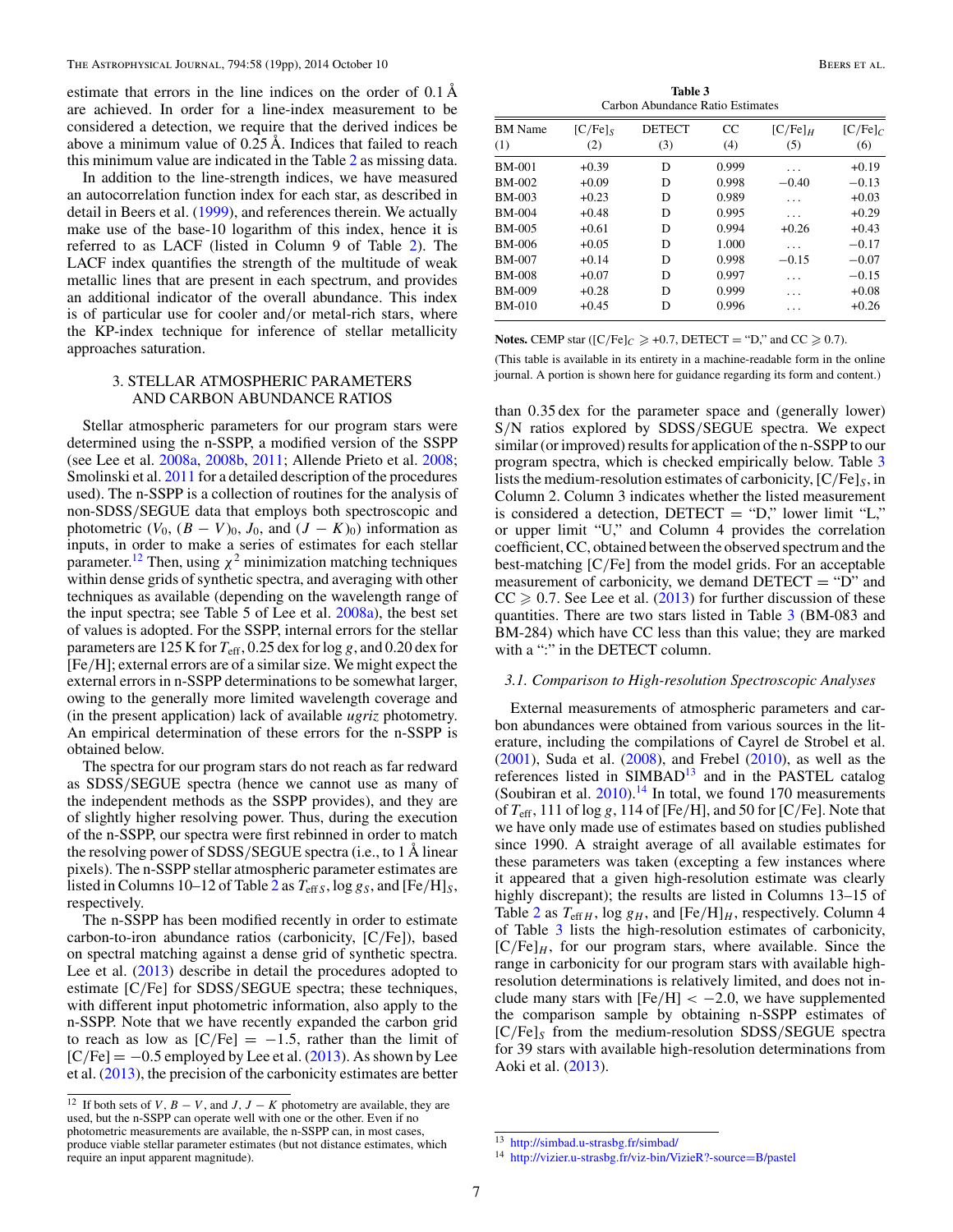<span id="page-7-0"></span>

Figure 3. Left panels: differences between the atmospheric parameters and carbon-abundance ratios determined by the n-SSPP,  $T_{\text{eff},S}$ , log  $g_S$ , [Fe/H]<sub>S</sub>, and [C/Fe]<sub>S</sub>, and the values from analyses of high-resolution spectroscopy,  $T_{\text{eff H}}$ , log  $g_H$ ,  $[Fe/H]_H$ , and  $[C/Fe]_H$  reported in the literature, as a function of the high-resolution spectroscopic values. Filled symbols refer to our  $B\&M$  program stars, while in the bottom panel the open symbols represent stars from Aoki et al.[\(2013\)](#page-18-0), as described in the text. The dashed lines show the linear functions (Equations (1)– (4)) used to obtain corrections to the n-SSPP values, as described in the text. Right panels: histograms of the residuals between the corrected n-SSPP and high-resolution parameters shown in the left panels. Each panel also lists the average offset and scatter determined from a Gaussian fit.

Figure 3 illustrates, in the left-hand column of panels, comparisons of the n-SSPP estimates *T*eff*<sup>S</sup>*, log *gS*, [Fe*/*H]*S*, and [C*/*Fe]*<sup>S</sup>* with the averaged high-resolution spectroscopic results,  $T_{\text{eff }H}$ , log  $g_H$ ,  $[Fe/H]_H$ , and  $[C/Fe]_H$ . The solid lines in these panels are linear fits to the residuals in the difference between the medium- and high-resolution results, as a function of the high-resolution determinations. We use these fits to correct our n-SSPP estimates from the medium-resolution spectra to come into better agreement with the external high-resolution

estimates, in the form:

$$
[Fe/H]_C = [Fe/H]_S - (-0.232 \times [Fe/H]_S - 0.428)
$$
 (1)

$$
T_{\text{eff }C} = T_{\text{eff }S} - (-0.1758 \times T_{\text{eff }S} + 1062) \tag{2}
$$

$$
\log g_C = \log g_S - (-0.237 \times \log g_S + 0.523) \tag{3}
$$

$$
[C/Fe]_C = [C/Fe]_S - (-0.068 \times [C/Fe]_S + 0.273). \tag{4}
$$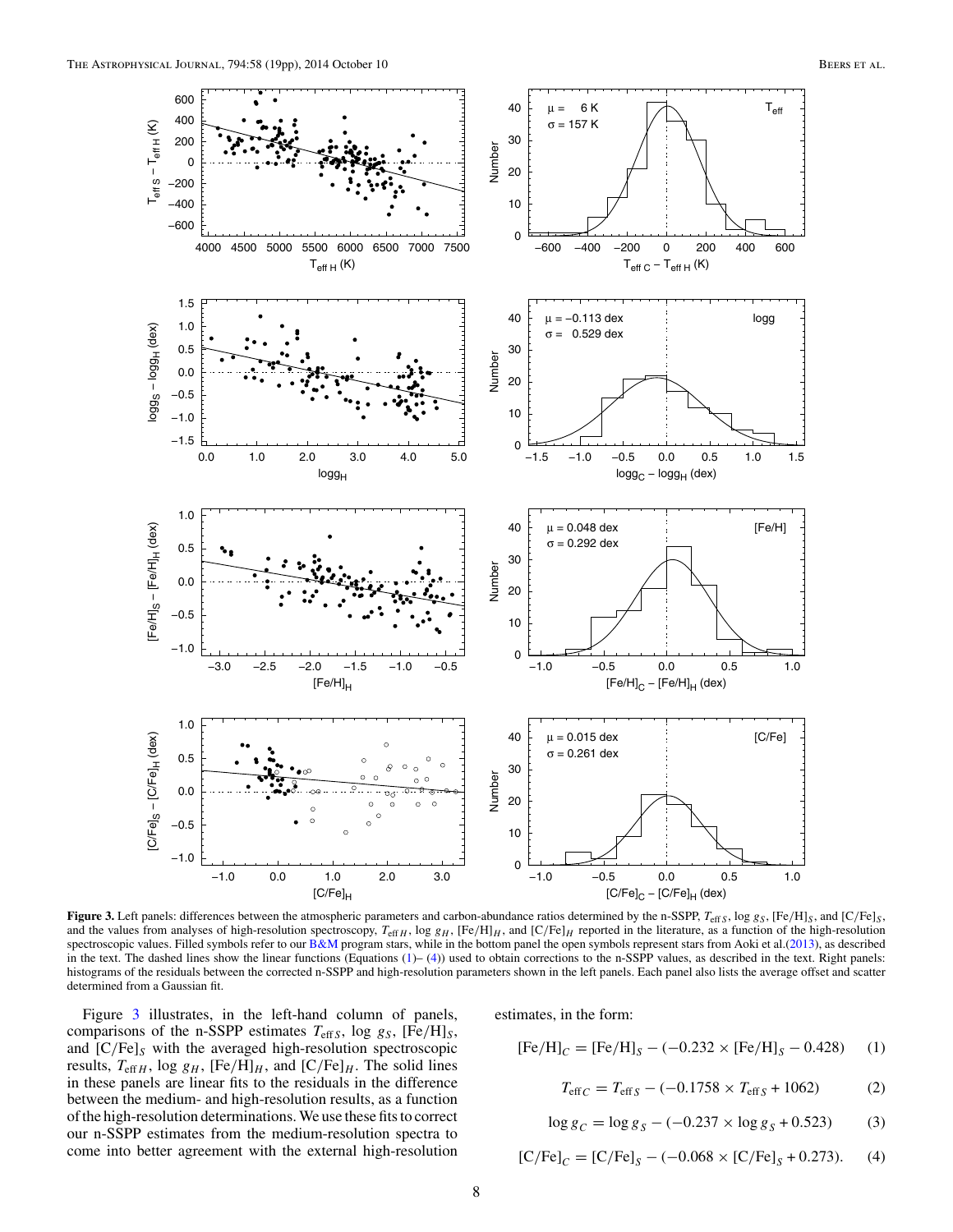<span id="page-8-0"></span>

**Figure 4.** Comparison between the DDO photometry-based metallicities from [NBP](#page-18-0) with our final metallicity estimates, [Fe*/*H]*C*, for the entire sample (upper panels), dwarfs (middle panels), and giants (lower panels). Note that, for the purposes of this comparison, the taxonomy of [NBP](#page-18-0) was used. The left-hand column of panels shows the residuals as a function of  $[Fe/H]_C$ , with the average (dashed horizontal line), while the darker and lighter shaded areas represent the 1*σ* and 2*σ* regions, respectively. The solid line is a *loess* (locally weighted regression) line. The right panels show Gaussian fits to the residuals. Note the clear offset to lower metallicities reported by [NBP](#page-18-0) for the giants with metallicities  $[Fe/H]_C > -1.5$  (see the text). (A color version of this figure is available in the online journal.)

The right-hand column of panels in Figure [3](#page-7-0) shows the distribution of residuals between the corrected n-SSPP estimates  $(T_{\text{eff }C}$ , log  $g_C$ , and  $[Fe/H]_C$ , listed in Columns 16–18 of Table [2,](#page-4-0) and  $[C/Fe]_C$ , listed in Column 6 of Table [3\)](#page-6-0) and their corresponding high-resolution values. Note that, with the exception of a few individual stars, the agreement is quite satisfactory. Maximum-likelihood Gaussian fits to the distributions of residuals between these various estimates are shown in the right-hand column of panels. Taking into account the expected errors in the (non-uniformly analyzed) highresolution literature estimates of the effective temperature and surface gravity (100 K and 0.35 dex, respectively), we conclude that the external accuracies of  $T_{\text{eff}}$  and log  $g_C$  are on the order of 125 K and 0.4 dex, respectively. The zero-point offsets of the n-SSPP estimates are acceptably small, on the order of 6 K and 0.1 dex for  $T_{\text{eff}C}$  and log  $g_C$ , respectively. The rather large external error in the surface gravity estimate is perhaps not surprising, since the spectra do not extend sufficiently redward to include the particularly gravity sensitive Mg i lines at ∼5180 Å. Assuming that the expected errors in the literature estimates of

metallicity and carbonicity are on the order of 0.20 dex (which may be generous), the external errors in  $[Fe/H]<sub>C</sub>$  and  $[C/Fe]<sub>C</sub>$ are both ∼0*.*20 dex.

#### *3.2. Comparison to the [NBP](#page-18-0) DDO-based Estimates*

We now examine a comparison of our presently determined spectroscopic metallicity estimates with the DDO photometrybased estimates of metallicity given by [NBP,](#page-18-0) and listed as  $[Fe/H]_N$  in Column 19 of Table [2.](#page-4-0) The upper panels of Figure 4 show the complete sample, while the middle and lower panels for stars classified as dwarfs and giants by [NBP,](#page-18-0) respectively.

The luminosity classes for our program stars are listed in Column 20, in the form  $\text{TYPE}_{N/S}$ , where "*N*" indicates those assigned by [NBP,](#page-18-0) while "*S*" indicates the classes assigned by the n-SSPP. The stars classified as dwarf, subgiant, and red giant map directly onto the classes considered by Beers et al. [\(2000\)](#page-18-0) (note that we do not discriminate between subgiants and giants in the n-SSPP; they are all classified as giants). We consider the stars [NBP](#page-18-0) classified as blue dwarfs to be main-sequence turnoff (TO) stars, while the blue giant and red horizontal-branch classes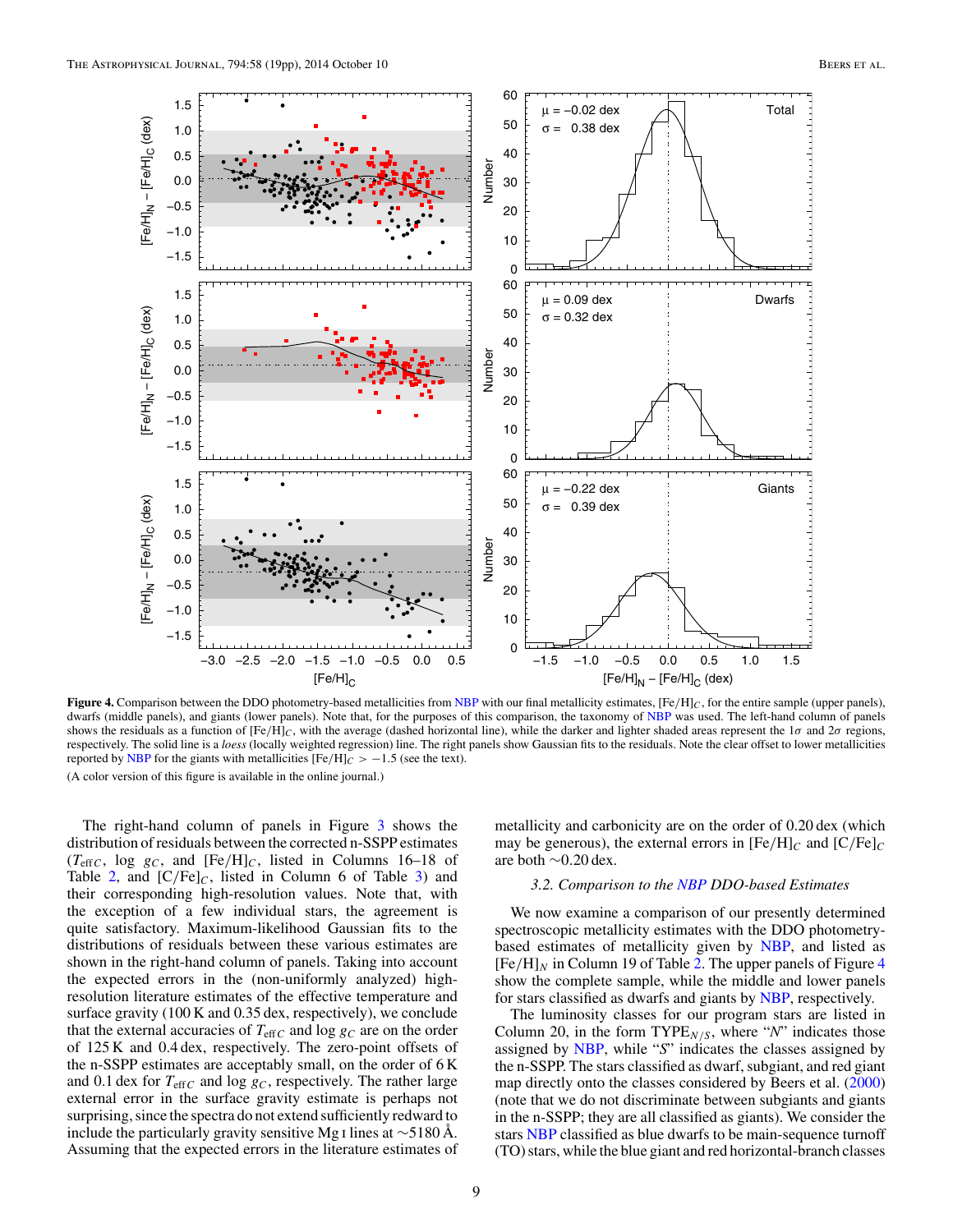<span id="page-9-0"></span>are considered as field horizontal-branch stars. The UV bright stars are considered to be giants. Note that the classifications are commensurate, in most cases, although they differ for 43 stars (labeled with a ":" in Column 20). The great majority of these conflicting classifications (33 of 43) occur for stars with  $T_{\text{eff}C} \ge 6000 \text{ K}$ , the region where it becomes difficult to distinguish dwarfs from giants close to the main-sequence TO. We proceed with our analysis under the assumption the n-SSPP classification is superior, and make use of it for cases where the luminosity class is in doubt (except where noted).

The average offset and scatter in the metallicity residuals, shown in Figure [4](#page-8-0) for the complete sample, are  $(\mu, \sigma)$  = (−0*.*02 dex, 0.38 dex), while the values for the dwarfs and giants (as classified by [NBP\)](#page-18-0) are (+0*.*09 dex, 0.32 dex) and (−0*.*22 dex, 0.39 dex), respectively. The solid lines in the lefthand panels indicate locally weighted regression (*loess*) lines that trace the data. As can be appreciated by inspection of the middle panels of Figure [4,](#page-8-0) the dwarfs exhibit general agreement with our spectroscopic metallicity estimates, with a tendency for  $[Fe/H]_N$  to be somewhat higher than  $[Fe/H]_C$  for metallicities  $[Fe/H]<sub>C</sub> < -1.0$ . By way of contrast, the  $[Fe/H]<sub>N</sub>$  for giants in the lower panels are clearly too low, compared to  $[Fe/H]_C$ , for  $[Fe/H]_C > -1.5$ , and somewhat higher than  $[Fe/H]_C$  for  $[Fe/H]<sub>C</sub> < -1.5$ . It is the higher metallicity stars that disagree in the same sense described by Anthony-Twarog & Twarog [\(1994\)](#page-18-0) and Ryan & Lambert [\(1995\)](#page-18-0), and which were the source of concern for the validity of the original claim for a MWTD. What remains to be shown is whether the existence of a MWTD is supported, or refuted, by the analysis we carry out below, using our improved estimates of metallicity and refined kinematics.

For the remainder of the paper, we drop the subscripts on  $[Fe/H]<sub>C</sub>$  and  $[C/Fe]<sub>C</sub>$ , and simply refer to our adopted metallicity and carbonicity estimates as [Fe*/*H] and [C*/*Fe], respectively.

### 4. DISTANCE ESTIMATES AND PROPER MOTIONS

### *4.1. Distance Estimates*

Distances to individual stars in this sample are estimated using the  $M_V$  versus  $(B - V)_0$  relationships described by Beers et al. [\(2000\)](#page-18-0). These relationships require that the likely evolutionary state (luminosity class) of a star be specified. For this, we make use of the taxonomy assigned by the n-SSPP (which assigns types according to the observed surface gravity estimate), the most recent discussion of which is provided by Beers et al. [\(2012\)](#page-18-0). Note that this includes the reassignment, as necessary, of stars classified as main-sequence TO stars into dwarfs or giants when they otherwise appear in physically impossible positions in the color–magnitude diagram. See Beers et al. [\(2012\)](#page-18-0) for additional details.

Once types are assigned, distance estimates can be obtained in a straightforward manner. The estimates have to be iterated, because both  $V_0$  (and therefore the distance estimate) and  $(B - V)$ <sup>0</sup> depend on the adopted reddening. Although the  $M_V$ versus  $(B - V)_0$  relationships depend on the metallicity as well, the change in metallicity with small alterations in reddening has little effect. With only a few iterations we obtain consistent estimates of the final reddening,  $E(B-V)$ <sub>F</sub> (listed in Column 11) of Table [1\)](#page-3-0), and the photometric distance estimate,  $D_{\text{pho}}$ , listed in the fourth column of Table [4.](#page-10-0) Based on previous tests of this approach (e.g., Beers et al. [2000,](#page-18-0) [2012\)](#page-18-0), we expect the photometric distances to be precise to on the order of 10%–20%. For most instances, we apply a distance uncertainty of 15%, although in a few cases, larger uncertainties were adopted in

order to reflect uncertainties in the determination of reddening corrections.

All but four stars among our program objects have parallaxes available from the *Hipparcos* astrometric catalog (ESA [1997;](#page-18-0) van Leeuwen [2007\)](#page-18-0). These parallaxes, and their associated errors, are listed in Columns 2 and 3 of Table [4.](#page-10-0)

To assess the reliability of our photometric distance estimates, Figure [5](#page-10-0) shows the comparison between distances based on photometry, *D*pho, with the distances based on *Hipparcos* parallaxes,  $D_{\text{HIP}} = 1/\pi_{\text{HIP}}$ , for the four different luminosity classes of the targets. Note that this plot only includes stars for which accurate trigonometric and photometric distance estimates are available (that is, we exclude stars with trigonometric parallaxes having  $\sigma_{\pi_{\text{HP}}}/\pi_{\text{HP}} > 0.20$ , listed in Column 6 of Table [4,](#page-10-0) or located at the lowest latitudes,  $|b| \leq 10°$ , where reddening, and hence extinction, to a given star is highly uncertain. As can be appreciated by inspection of Figure [5,](#page-10-0) the relationship between our derived photometric and *Hipparcos* distances is close to the one-to-one line. Only the few stars with distances greater than about 200 pc exhibit significant scatter.

For the purpose of our kinematic analysis below, we adopt distance estimates based on trigonometric parallaxes, where we judge them to be sufficiently accurate (parallaxes satisfying  $\sigma_{\pi_{\text{HIP}}} / \pi_{\text{HIP}} \leq 0.20$ , and greater than zero). Otherwise, we adopt the derived photometric distance estimate. The final adopted distances,  $D_{\text{ado}}$ , are listed in Column 7 of Table [4.](#page-10-0)

### *4.2. Proper Motions*

Proper motions for all of our program stars are available from the *Hipparcos* (ESA [1997;](#page-18-0) van Leeuwen [2007\)](#page-18-0), *Tycho-1* (ESA [1997;](#page-18-0) Hog et al. [1998\)](#page-18-0), or *Tycho-2* (ESA [1997;](#page-18-0) Høg et al. [2000\)](#page-18-0) catalogs, with average precisions of 1.25 mas yr−<sup>1</sup> in  $\mu_{\alpha}$  (taking the cos  $\delta$  term into account) and 1.03 mas yr<sup>-1</sup> in  $\mu_{\delta}$ . The precision of the presently available proper motions represent substantial improvements over those used by [NBP.](#page-18-0) Furthermore, while all of our program stars have proper motion estimates, only about one-third of the stars in the [NBP](#page-18-0) catalog had this information available. Columns 8 and 9 of Table [4](#page-10-0) list the proper motions for our program stars, while Columns 10 and 11 present their associated errors. The final column lists the identifier of the star in the *Hipparcos* or *Tycho* catalogs.

### 5. KINEMATIC ANALYSIS OF THE [B&M](#page-18-0) SAMPLE

In this section we examine the kinematic properties of the [B&M](#page-18-0) sample of stars studied by [NBP.](#page-18-0)

Figure [6](#page-11-0) shows the distribution of the absorption-corrected *V*<sub>0</sub> magnitudes, dereddened  $(B - V)_0$  colors, adopted distances, *D*ado, and estimates of metallicities, [Fe*/*H], for our sample of program stars. As is immediately clear from inspection of this figure, this is a very local sample of stars, with ∼90% of the stars located within 1 kpc from the Sun. Nevertheless, because of the metallicity bias in the original selection, some 70% have  $[Fe/H] \le -0.5$ , suitable for exploration of the thick disk, MWTD, and inner-halo population. There are not large numbers of stars in this sample with  $[Fe/H] < -2.0$  ( $\sim 10\%$  of the sample), which limits its utility for examination of the outerhalo population.

#### *5.1. Determination of Space Motions and Orbital Parameters*

It is our intention to obtain the most precise kinematics for our program stars, taking advantage of the refinements that more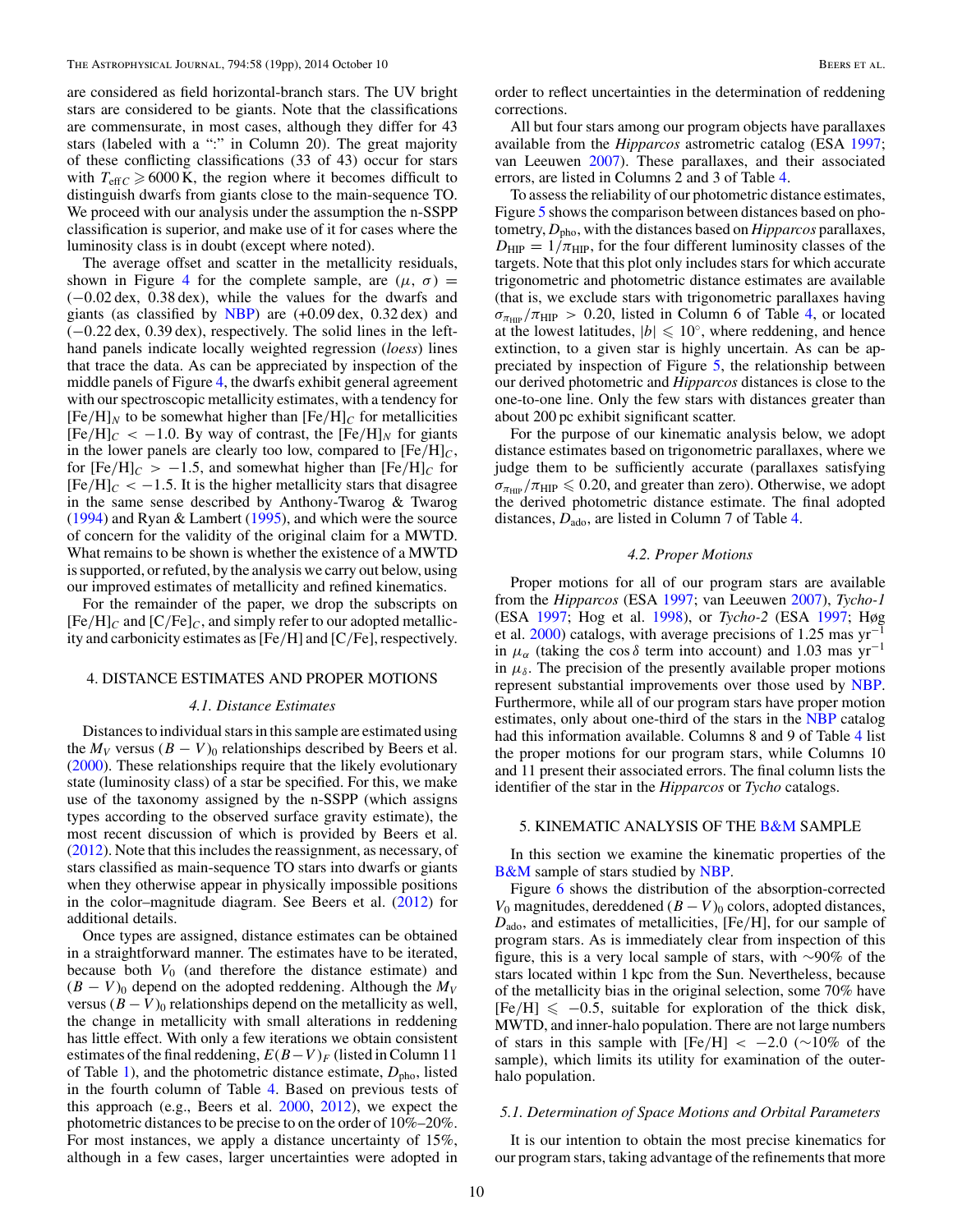<span id="page-10-0"></span>

Figure 5. Comparison of the photometrically estimated distances,  $D_{pho}$ , with the trigonometric distance estimates,  $D_{\text{HP}}$ , for stars with sufficiently accurate *Hipparcos* parallaxes ( $\sigma_{\pi_{\text{HIP}}}/\pi_{\text{HIP}} \leq 0.20$ ). The dashed line is the one-to-one line, while the solid line is a robust regression fit to the data. The darker and lighter shaded areas represent the 1*σ* and 2*σ* regions about the linear fit, respectively, based on a Gaussian fit to the residuals. The error bar in the lower right corner of the plot is the typical error for stars with distances less than 200 pc. For stars with distances (either photometric or astrometric) greater than 200 pc, individual error bars are shown. (A color version of this figure is available in the online journal.)

| Table 4                                            |  |
|----------------------------------------------------|--|
| Parallaxes, Distance Estimates, and Proper Motions |  |

| <b>BM</b> Name | $\pi_{\rm HIP}$<br>(mas) | $\sigma_{\pi_{\rm HIP}}$<br>(mas) | $D_{\rm pho}$<br>(kpc) | $D_{\rm HIP}$<br>(kpc) | $\sigma_{\pi_{\rm HIP}}/\pi_{\rm HIP}$ | $D_{\rm ado}$<br>(kpc) | $\sigma_{\rm D_{ado}}$<br>(kpc) | $\mu_{\alpha}$<br>${\rm (mas~yr^{-1})}$ | $\mu_{\delta}$<br>${\rm (mas~yr^{-1})}$ | $\sigma_{\mu_{\alpha}}$<br>${\rm (mas~yr^{-1})}$ | $\sigma_{\mu_{\delta}}$<br>$(mas yr^{-1})$ | HIP/TYCHO ID |
|----------------|--------------------------|-----------------------------------|------------------------|------------------------|----------------------------------------|------------------------|---------------------------------|-----------------------------------------|-----------------------------------------|--------------------------------------------------|--------------------------------------------|--------------|
| (1)            | (2)                      | (3)                               | (4)                    | (5)                    | (6)                                    | (7)                    | (8)                             | (9)                                     | (10)                                    | (11)                                             | (12)                                       | (13)         |
| <b>BM-001</b>  | 6.71                     | 1.40                              | 0.097                  | 0.149                  | 0.21                                   | 0.097                  | 0.015                           | 8.82                                    | 23.43                                   | 1.50                                             | 0.80                                       | 921          |
| BM-002         | 0.88                     | 0.81                              | 0.530                  | 1.136                  | 0.92                                   | 0.530                  | 0.080                           | $-1.25$                                 | $-51.79$                                | 0.90                                             | 0.59                                       | 2463         |
| BM-003         | 9.51                     | 1.11                              | 0.096                  | 0.105                  | 0.12                                   | 0.105                  | 0.012                           | 20.94                                   | $-546.76$                               | 1.31                                             | 0.79                                       | 3026         |
| <b>BM-004</b>  | 4.24                     | 1.14                              | 0.133                  | 0.236                  | 0.27                                   | 0.133                  | 0.020                           | 61.47                                   | $-22.35$                                | 1.23                                             | 0.69                                       | 3134         |
| BM-005         | 5.01                     | 1.32                              | 0.547                  | 0.200                  | 0.26                                   | 0.547                  | 0.082                           | 60.61                                   | 21.00                                   | 1.35                                             | 0.94                                       | 3554         |
| BM-006         | 3.19                     | 0.79                              | 0.115                  | 0.314                  | 0.25                                   | 0.115                  | 0.017                           | 63.61                                   | 49.81                                   | 0.92                                             | 0.50                                       | 5104         |
| <b>BM-007</b>  | 7.23                     | 0.86                              | 0.133                  | 0.138                  | 0.12                                   | 0.138                  | 0.016                           | 134.10                                  | 12.53                                   | 0.70                                             | 0.97                                       | 5455         |
| <b>BM-008</b>  | 10.56                    | 1.01                              | 0.072                  | 0.095                  | 0.10                                   | 0.095                  | 0.009                           | 284.85                                  | $-8.13$                                 | 0.93                                             | 0.72                                       | 5489         |
| <b>BM-009</b>  | 15.35                    | 1.17                              | 0.042                  | 0.065                  | 0.08                                   | 0.065                  | 0.005                           | $-230.98$                               | $-459.24$                               | 1.14                                             | 0.87                                       | 6159         |
| BM-010         | 7.61                     | 1.38                              | 0.125                  | 0.131                  | 0.18                                   | 0.131                  | 0.024                           | 55.01                                   | $-16.16$                                | 1.43                                             | 0.91                                       | 6164         |

(This table is available in its entirety in a machine-readable form in the online journal. A portion is shown here for guidance regarding its form and content.)

modern data have provided in the 28 years since the publication of the first paper in this series.

Adopted distances are determined as described in Subsection [4.1](#page-9-0) above. Proper motions, almost all taken from the *Hipparcos* catalog, are described in Section [4.2](#page-9-0) above. From Table [2,](#page-4-0) we adopt the high-resolution spectroscopic determinations of RVs,  $RV<sub>H</sub>$ , where available, which are expected to have precisions of  $2 \text{ km s}^{-1}$  or better. When not available, we make use of the determinations based on medium-resolution spectroscopy, which were demonstrated in Section [2.3](#page-3-0) to exhibit precisions on the order of  $5 \text{ km s}^{-1}$ .

We now derive the space motions and orbital parameters of our program stars, following the procedures described by Carollo et al. [\(2010\)](#page-18-0).

Corrections for the motion of the Sun with respect to the local standard of rest (LSR) are applied during the course of the calculation of the full space motions; here we adopt the values  $(U, V, W) = (9, 12, 7)$  km s<sup>-1</sup> (Mihalas & Binney [1981\)](#page-18-0). Note that we follow the convention that *U* is positive in the direction away from the Galactic center, *V* is positive in the direction of Galactic rotation, and *W* is positive toward the north Galactic pole. For the purpose of this analysis it is also convenient to obtain the rotational component of a star's motion about the Galactic center in a cylindrical frame, denoted as  $V_{\phi}$ , and calculated assuming that the LSR is on a circular orbit with a value of 220 km s<sup>-1</sup> (Kerr & Lynden-Bell [1986\)](#page-18-0). Our assumed values of  $R_{\odot}$  (8.5 kpc) and the circular velocity of the LSR are both consistent with two recent independent determinations of these quantities by Ghez et al. [\(2008\)](#page-18-0) and Koposov et al. [\(2009\)](#page-18-0). Bovy et al. [\(2012d\)](#page-18-0) recently obtained an estimate of the Milky Way's circular velocity at the position of the Sun of  $V_c(R_{\odot}) = 218 \pm 6 \text{ km s}^{-1}$ , based on an analysis of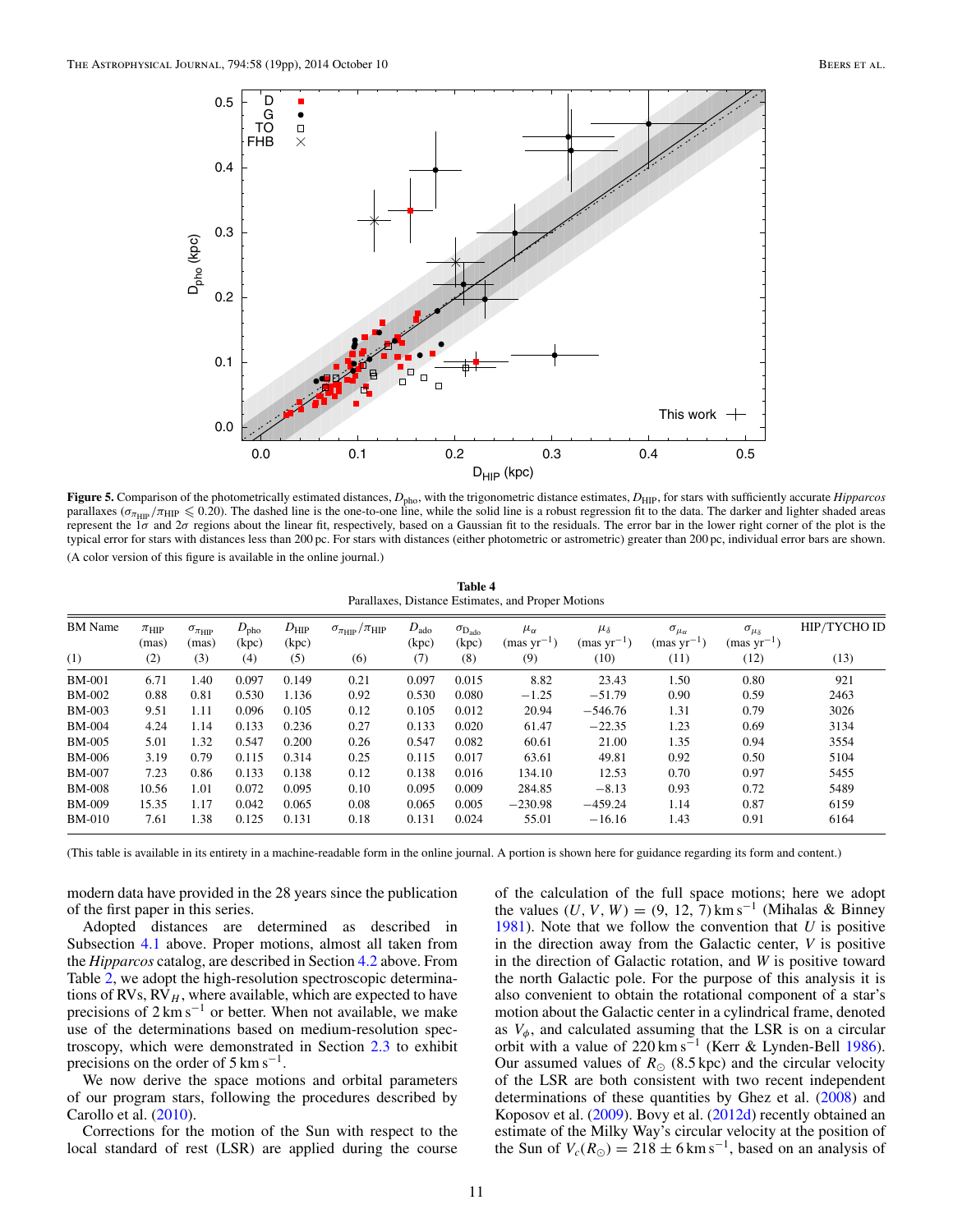<span id="page-11-0"></span>

**Figure 6.** Distributions of (a) absorption-corrected  $V_0$  magnitudes, (b) dereddened  $(B - V)_0$  colors, (c) adopted distance estimates,  $D_{\text{ado}}$ , and (d) metallicity estimates, [Fe*/*H], for our program stars.

high-resolution spectroscopic determinations from the Apache Point Observatory Galactic Evolution Experiment (APOGEE; Majewski et al. [2010\)](#page-18-0), part of the Sloan Digital Sky Survey III  $(SDSS-III; Eisenstein et al. 2011)$  $(SDSS-III; Eisenstein et al. 2011)$ , which is also consistent with our adopted value.

The orbital parameters of the stars, such as the perigalactic distance (the closest approach of an orbit to the Galactic center),  $r_{\text{peri}}$ , the apogalactic distance (the farthest extent of an orbit from the Galactic center),  $r_{\text{apo}}$ , of each stellar orbit, and the orbital eccentricity, *e*, defined as  $e = (r_{\text{apo}} - r_{\text{peri}})/(r_{\text{apo}} + r_{\text{peri}})$ , as well as *Z*max (the maximum distance that a stellar orbit achieves above or below the Galactic plane), are derived by adopting an analytic Stäckel-type gravitational potential (which consists of a flattened, oblate disk, and a nearly spherical massive darkmatter halo; see the description given by Chiba & Beers [2000,](#page-18-0) Appendix A), and integrating their orbital paths based on the starting point obtained from the observations.

Table [5](#page-12-0) provides a summary of the above calculations. Column 1 provides the star names. Columns 2 and 3 list the positions of the stars in the meridional (*R,Z*)-plane. The derived *UVW* velocity components are provided in Columns 4–6; their associated errors are listed in Columns 7–9. Column 10 lists the velocity projected onto the Galactic plane  $(V_R)$ , positive in the direction away from the Galactic center), while Column 11 lists the derived rotation velocity,  $V_{\phi}$ . The derived  $r_{\text{peri}}$  and  $r_{\text{apo}}$  are given in Columns 12 and 13, respectively. Columns 14 and 15 list the derived  $Z_{\text{max}}$  and orbital eccentricity, *e*, respectively.

Errors on our derived estimates of the individual components of the space motions take into account an estimated 15% error in the photometric distances (individual errors in *Hipparcos* distances, when adopted, are used), as well as the individual errors in the proper motions and the adopted RVs  $(2 \text{ km s}^{-1}$  for the high-resolution determinations,  $5 \text{ km s}^{-1}$  for the mediumresolution determinations). As expected, when compared to the previous results of [NBP,](#page-18-0) the derived errors in these quantities are much improved. Figure [7](#page-12-0) shows the distributions of these

errors for both sets of analyses. After removing the stars with individual estimated errors in any one of the three components of space motion larger than  $50 \text{ km s}^{-1}$  from each of these samples (or which were dropped for other reasons), the average errors for the [B&M](#page-18-0) sample are  $\sigma(U, V, W) = (7.9, 9.1, 6.5)$  km s<sup>-1</sup>. For [NBP,](#page-18-0) the average errors were 2–2.5 times as high,  $\sigma(U, V, W)$  =  $(19.3, 19.7, 16.8)$  km s<sup>-1</sup>. The large errors in the individual space motions (and eccentricities) of some stars forced [NBP](#page-18-0) to rather severely trim their sample from which inferences could be made about the nature of the underlying populations.

A total of 42 stars in our full sample of 302 stars are not used in the kinematic analysis, because they are either missing one or more of the input quantities used for the determination of their space motions, are located at Galactic latitudes |*b*| *<* 10◦ and had only photometric distances available (and hence uncertain estimates of reddening), or had individual estimated errors in any one of the three components of space motion larger than  $50 \text{ km s}^{-1}$ . Such stars are noted in the final column of Table [5,](#page-12-0) where the first digit of the INOUT parameter set to "0" indicates that the star has been dropped from subsequent kinematical analysis.

## *5.2. Distributions of UVW, and Zmax versus [Fe/H]*

Figure [8](#page-13-0) presents the individual components of the space motions, as a function of [Fe*/*H], for our program stars with accepted kinematic estimates. It is clear from inspection of this diagram that there exists a "core" of stars with relatively high net rotation and low velocity dispersion down to at least [Fe*/*H] = −1*.*3, and possibly a little lower. This immediately suggests the presence of low-metallicity stars in the disk system, well below the mean abundance typically associated with the canonical thick disk, on the order of  $[Fe/H] = -0.6$ .

Since the great majority of our program stars are located within 1 kpc, it is difficult to separate possible stellar populations on the basis of vertical distance from the Galactic plane.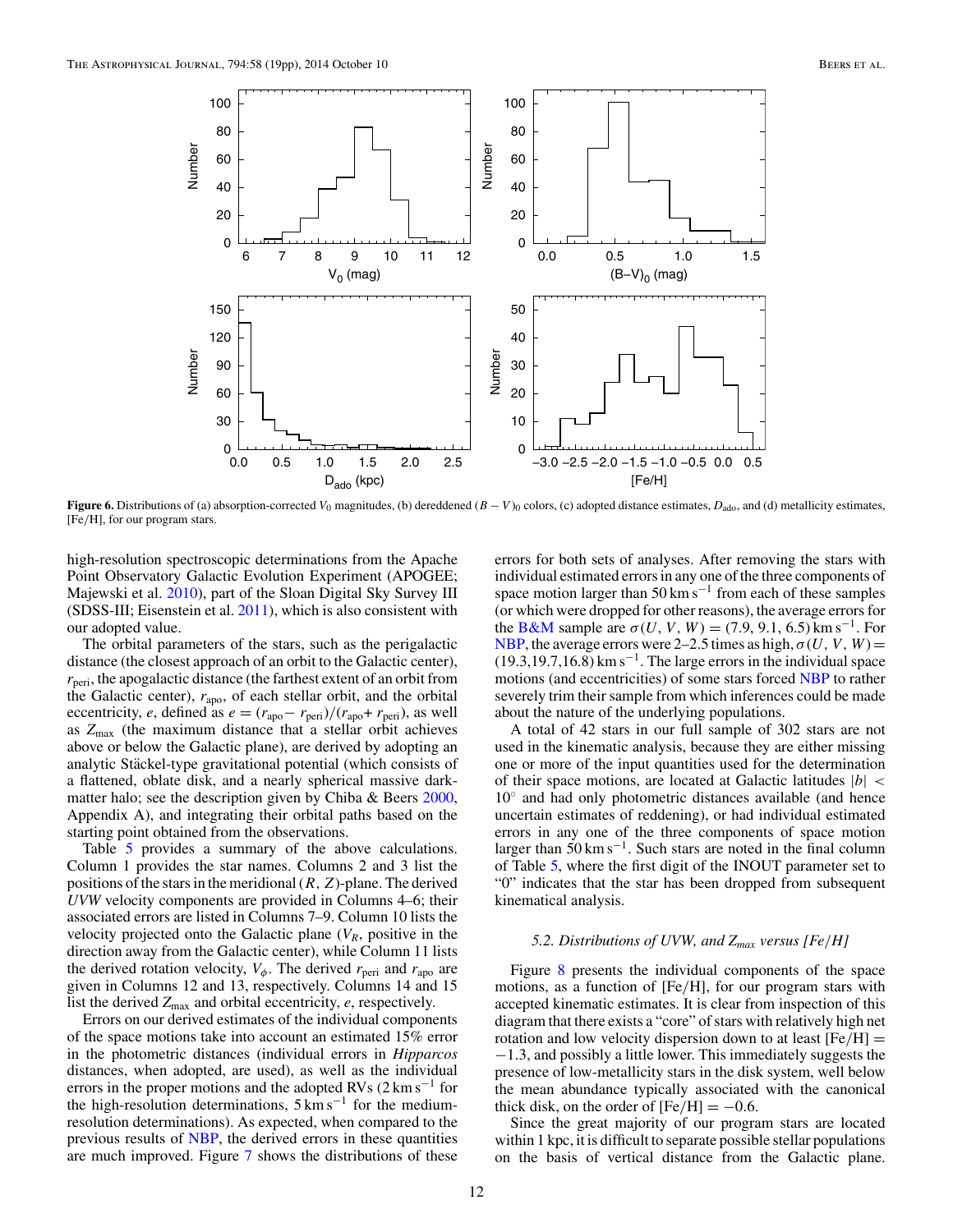<span id="page-12-0"></span>

Figure 7. Errors in the estimation of the local velocity components of the space motions for stars in the [B&M](#page-18-0) sample, for the stars reported by [NBP](#page-18-0) (upper panels) and in the present work (lower panels). The vertical dashed lines at 50 km s<sup>−1</sup> indicate the maximum individual errors allowed for a given star to be included in the subsequent kinematic analysis. The legends provide the mean errors for the accepted stars. Note the marked decrease in the errors for these quantities obtained by the present work.

(A color version of this figure is available in the online journal.)

**Table 5** Space Motions and Orbital Parameters

| <b>BM</b> Name | R     | Z               | U             | V      | W                           | $\sigma(U)$    | $\sigma(V)$   | $\sigma(W)$                   | $V_{\rm R}$    | $V_{\phi}$    | $r_{\text{peri}}$ | $r_{\rm apo}$ | $Z_{\rm max}$ | $\epsilon$ | <b>INOUT</b>       |
|----------------|-------|-----------------|---------------|--------|-----------------------------|----------------|---------------|-------------------------------|----------------|---------------|-------------------|---------------|---------------|------------|--------------------|
|                | (kpc) | (kpc)           | $(km s^{-1})$ |        | $(km s^{-1})$ $(km s^{-1})$ | $(km s^{-1})$  | $(km s^{-1})$ | $(km s^{-1})$                 | $(km s^{-1})$  | $(km s^{-1})$ | (kpc)             | (kpc)         | (kpc)         |            |                    |
| (1)            | (2)   | (3)             | (4)           | (5)    | (6)                         | (7)            | (8)           | (9)                           | (10)           | (11)          | (12)              | (13)          | (14)          | (15)       | (16)               |
| <b>BM-001</b>  | 8.503 | $-0.091$        |               | 34     | $-32$                       | 2              | 2             |                               | $\overline{2}$ | 254           | 8.50              | 11.41         | $0.55$ 0.15   |            | 1/1/1              |
| <b>BM-002</b>  |       | $8.514 - 0.520$ | $-80$         | $-107$ | 43                          | 11             | 16            | 4                             | $-78$          | 113           | 3.05              | 9.35          | 1.01          | 0.51       | 1/1/0              |
| <b>BM-003</b>  |       | $8.514 - 0.099$ | $-144$        | $-225$ | $-36$                       | 15             | 25            | 10                            | $-144$         | $-4$          | 0.10              | 10.54         | 0.69          | 0.98       | 1/0/0              |
| <b>BM-004</b>  |       | $8.511 - 0.130$ | 19            | $-13$  | $-26$                       | 4              |               |                               | 19             | 206           | 7.30              |               | 8.74 0.37     | 0.09       | 1/1/0              |
| <b>BM-005</b>  | 8.579 | $-0.521$        | 143           | $-45$  | 82                          | 24             |               | $\mathfrak{D}_{\mathfrak{p}}$ | 145            | 171           | 4.88              | 13.03         | 3.33          |            | $0.46$ $1/0/0$     |
| <b>BM-006</b>  |       | $8.521 - 0.111$ | 36            | 15     |                             | 6              |               |                               | 36             | 235           | 7.98              | 10.29 0.17    |               | 0.13       | 1/1/2              |
| <b>BM-007</b>  | 8.469 | $-0.120$        | 40            | $-84$  | $-93$                       | 9              |               |                               | 38             | 136           | 4.44              | 8.81          | 2.40          |            | $0.33 \quad 1/1/0$ |
| <b>BM-008</b>  | 8.521 | $-0.091$        | 104           | $-55$  | $-29$                       | 10             |               |                               | 104            | 164           | 4.53              | 10.45         | 0.46          | 0.40       | 1/1/0              |
| <b>BM-009</b>  | 8.517 | $-0.061$        | $-143$        | $-58$  | $-40$                       | 10             |               | $\overline{4}$                | $-142$         | 161           | 4.16              | 11.96 0.82    |               | 0.48       | 1/0/0              |
| <b>BM-010</b>  | 8.528 | $-0.127$        | 18            | $-13$  | $-13$                       | $\overline{4}$ |               |                               | 18             | 206           | 7.30              | 8.72          | 0.21          | 0.09       | 1/1/1              |
|                |       |                 |               |        |                             |                |               |                               |                |               |                   |               |               |            |                    |

Notes. INOUT indicates membership in various subsamples considered in this paper (see the text). The first digit takes on a value of "1" if the star is accepted for the kinematic analysis, "0" if not. The second digit takes on a value of "1" if the star is likely to be a member of the disk system, according to the Lindblad diagram shown in Figure [12,](#page-16-0) "0" if not. The third digit takes on a value of "1" if the star is a likely disk member with metallicity in the range −0*.*8 *<* [Fe*/*H] −0*.*5, "2" if it is a likely disk member in the metallicity range −1*.*8 *<* [Fe*/*H] −0*.*8, "0" if not.

(This table is available in its entirety in a machine-readable form in the online journal. A portion is shown here for guidance regarding its form and content.)

As an alternative, we have explored using the derived maximum distance from the plane,  $Z_{\text{max}}$ . Figure [9](#page-14-0) shows the result of this exercise, where we have plotted the base-10 log of  $Z_{\text{max}}$  as a function of [Fe/H]. A reference line at  $Z_{\text{max}} = 3$  kpc is shown.

From inspection of this figure, it is clear that significant numbers of stars with  $Z_{\text{max}} > 3$  kpc are not found for [Fe/H]  $\gtrsim -1.5$ . Although some overlap between the inner-halo population and the proposed MWTD population is unavoidable, we expect the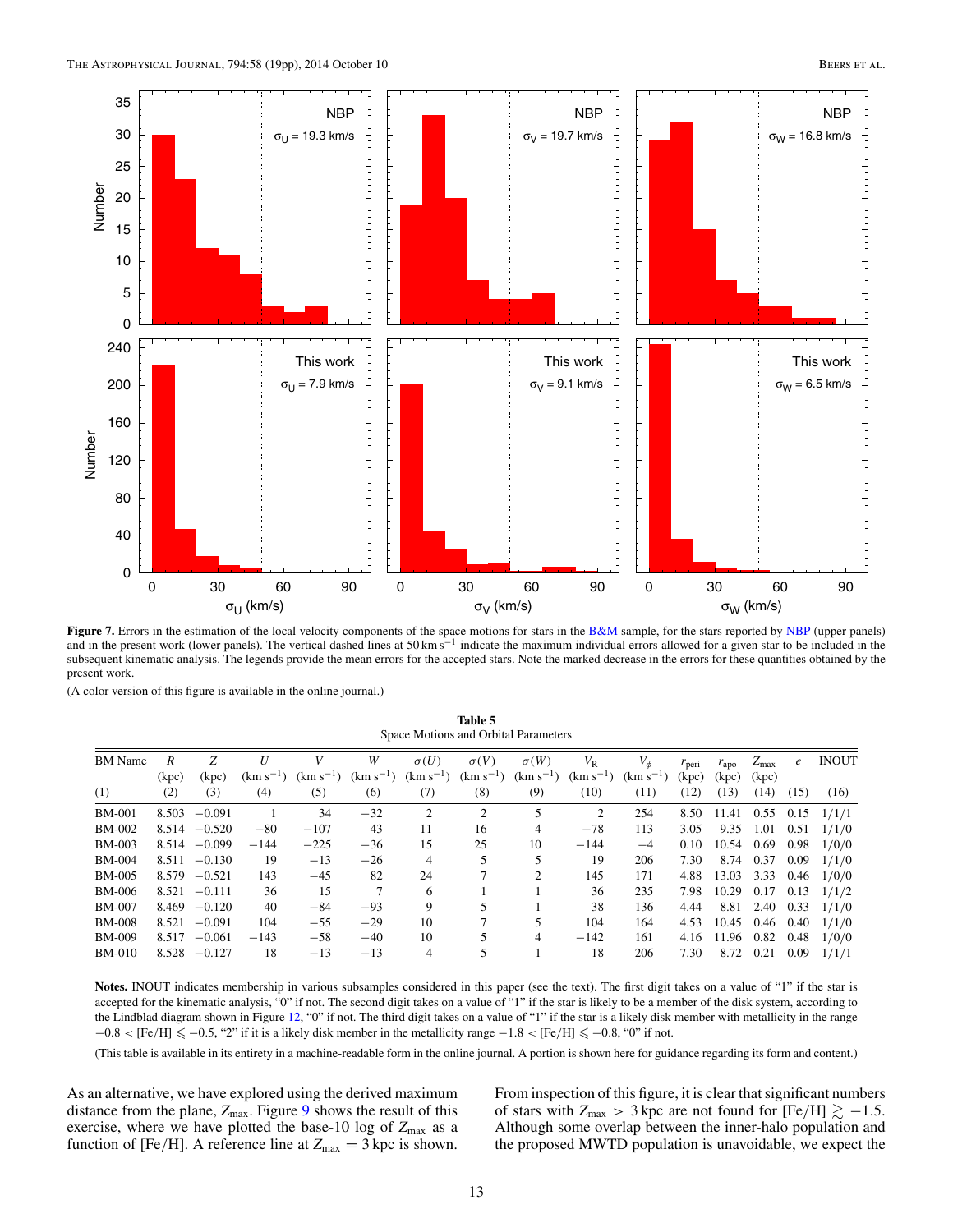<span id="page-13-0"></span>

**Figure 8.** Local velocity components for stars in the **[B&M](#page-18-0)** sample with available *UVW* estimates, as a function of metallicity, [Fe*/*H]. Note the existence of stars with low-velocity dispersions in their estimated components down to at least [Fe*/*H = −1*.*5], and possibly a little lower. Stars with errors in any of the individual derived components of motion exceeding 50 km s−<sup>1</sup> are excluded.

majority of the stars with  $Z_{\text{max}} \leq 3$  kpc and in the metallicity  $interval -1.8 \leq [Fe/H] \leq -0.8$  (following Carollo et al. [2010\)](#page-18-0) to be associated with the MWTD. As is shown below, stars in this metallicity interval also exhibit a lower net rotation than the stars of the canonical thick disk.

#### *5.3. The [Fe/H] versus Eccentricity Diagram*

One of the central arguments of [NBP,](#page-18-0) that there exist numerous stars in the  $B\&M$  sample (where none were found in the sample used by [ELS](#page-18-0) to support their classic monolithic collapse model) in the regime  $[Fe/H] \le -1.0$ ,  $e \le 0.4$ , can now be re-examined using our improved kinematic results. The upper panel of Figure [10](#page-14-0) is a plot of [Fe*/*H], as a function of orbital eccentricity, for the sample of [B&M](#page-18-0) stars from [NBP](#page-18-0) (their Figure 14), where we have used their derived metallicities and eccentricities (restricted, as did they, to stars with estimated errors in the eccentricity  $\leq 0.1$ ). The lower panel of the figure shows the more comprehensive results for the  $B\&M$  stars from the present analysis. All of our program stars with acceptable kinematic determinations have estimated errors in eccentricity less than 0.1. In both panels, for heuristic purposes, the red squares stand for red giants [\(NBP,](#page-18-0) upper panel) and giants (this work, lower panels), while black circles are used for all other objects. The two panels also show the original box  $(-2.0 \le$  $[Fe/H] \le -1.0, 0.2 \le e \le 0.4$  used by [NBP](#page-18-0) to contrast the locations of the stars in the **[ELS](#page-18-0)** sample with their own. Note that there are roughly 10 stars in the [NBP](#page-18-0) analysis that fall in the

box (plus or minus a few that are right at the edges of the box) compared with none in the original [ELS](#page-18-0) sample. As seen in the lower panel, the present analysis now includes almost twice as many stars in the same box.

Clearly, the addition of more stars with improved estimates of metallicities and eccentricities in the present sample *strengthens* the original thesis of [NBP](#page-18-0) that the [ELS](#page-18-0) model was incompatible with results obtained for the  $B\&M$  sample of non-kinematically selected stars.

Of course, more modern analyses of even larger such samples (e.g., Chiba & Beers [2000;](#page-18-0) Carollo et al. [2007,](#page-18-0) [2010\)](#page-18-0) have come to similar conclusions, and are consistent with the expectations from contemporary hierarchical galaxy-assembly models. However, this idea had its observational origin for field stars in the work of NBP<sup>15</sup>.

#### *5.4. The Toomre and Lindblad Diagrams*

The so-called Toomre diagram (a plot of  $(U^2 + W^2)^{1/2}$ , the quadratic addition of the *U* and *W* velocity components, as a function of the rotational component, *V*) and the Lindblad diagram (a plot of the integrals of motion representing the total energy,  $E$ , and the vertical angular momentum component,  $L_z$ ) are commonly used to investigate the nature of the kinematics of stellar populations in the Galaxy. Given the high quality of the estimated kinematics for the  $B\&M$  sample, it is useful to examine these diagrams to glean any insight we can from them.

For the sake of comparison, we have also derived these diagrams based on the sample of RAVE stars reported by Ruchti et al.  $(2011)$ .<sup>16</sup> The Ruchti et al. sample is of similar size, and covers a similar metallicity range as the  $B\&M$  sample, but carries along its own set of biases in the selection of the member stars (see Ruchti et al. [2010,](#page-18-0) for a discussion). In addition, the proper motions available to Ruchti et al. are not as precise, in general, as those in our sample, since few of their stars were included in the *Hipparcos*, *Tycho*, or *Tycho-2* catalogs.

Figure [11](#page-15-0) shows the Toomre diagrams for the two samples. The upper panel is the sample of Ruchti et al. (after removal of the 72 of 319 stars that are either missing the input quantities used for determination of their space motions, or that have individual estimated errors in any one of the three components of space motion larger than  $50 \text{ km s}^{-1}$ ). Following the removal of these stars, the average errors in the derived space motions are  $\sigma(U, V, W) = (14.4, 15.6, 12.2)$  km s<sup>-1</sup>, about twice as high as from our analysis of the  $B\&M$  sample, but still better than obtained from the [NBP](#page-18-0) analysis.

The lower panel shows the Toomre diagram for the [B&M](#page-18-0) sample. The legend indicates the metallicity intervals that are distinguished in the two panels. These were chosen to roughly separate stars expected to belong to the thick (or thin) disk ([Fe*/*H] *>* −0*.*8), the suggested MWTD (−1*.*8 *<*  $[Fe/H] \le -0.8$ ), and the halo system ( $[Fe/H] \le -1.8$ ), taking our guidance in selecting these intervals from Carollo et al. [\(2010\)](#page-18-0). As expected, the more metal-rich stars in both samples

<sup>15</sup> J.E.N. acknowledges here the validity of the criticism of the [NBP](#page-18-0)

abundances for red giants by Anthony-Twarog & Twarog [\(1994\)](#page-18-0) and Ryan & Lambert [\(1995\)](#page-18-0); for historians of science, he notes that the discrepancy results from errors in the limited DDO abundance calibration adopted for (absolutely) fainter, more metal-rich giants. That said, inspection of the present Figure [10](#page-14-0) shows that, with the present abundance calibration, giants exist in the region where **[ELS](#page-18-0)** (due to their selection criteria) found no stars.

<sup>16</sup> We have updated the estimates of [Fe*/*H] and the derived *UVW* used for the Ruchti et al. sample based on revised information kindly supplied by G. Ruchti (2013, private communication), based on a newer version of the RAVE pipeline outputs.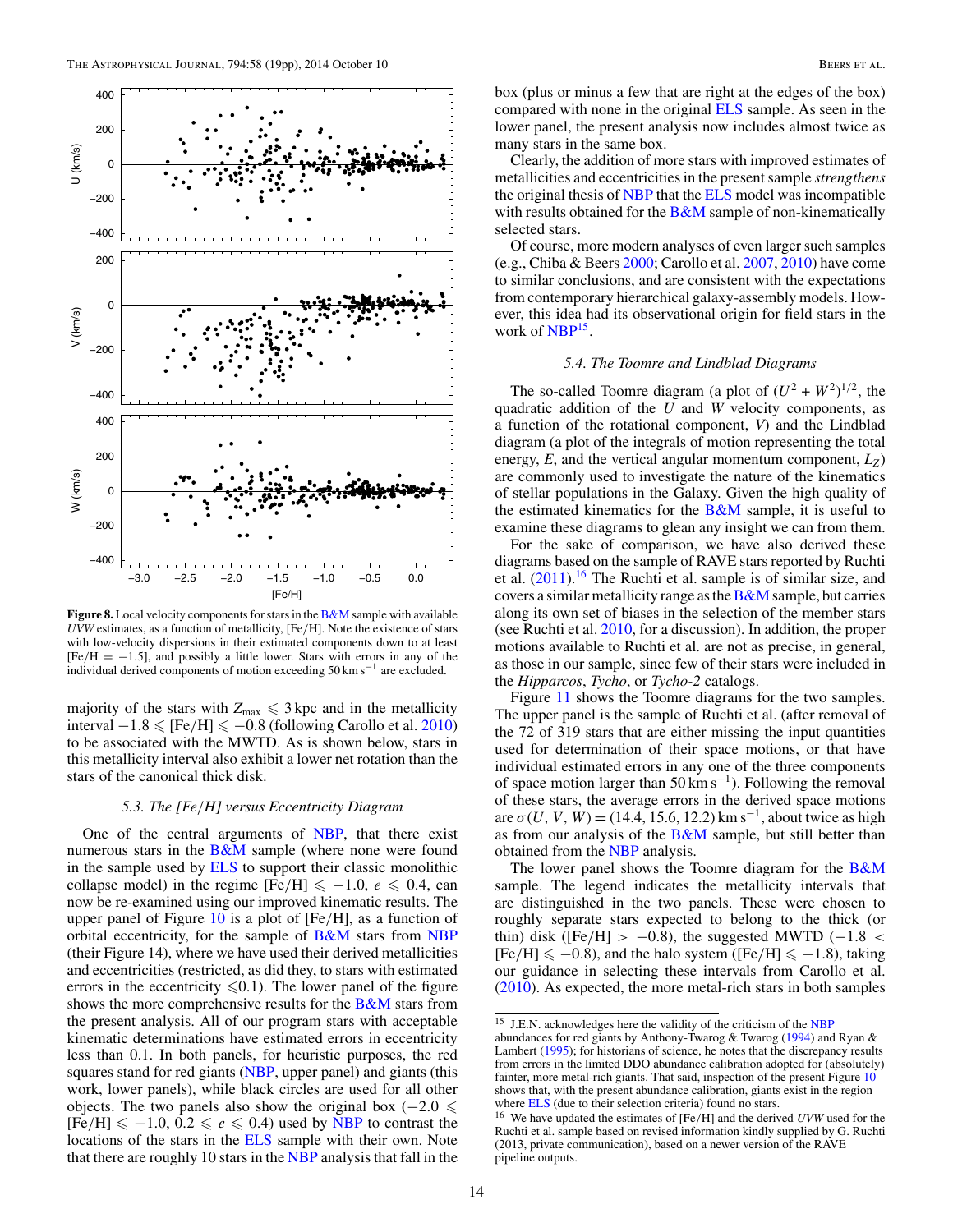<span id="page-14-0"></span>

**Figure 9.** Distribution of  $Z_{\text{max}}$ , the largest distance above or below the Galactic plane achieved by a star during the course of its orbit, as a function of metallicity, for the stars in the [B&M](#page-18-0) sample. The marginal distributions of each variable are shown as histograms. The horizontal dashed line provides a reference at 3 kpc. Very few stars with metallicity  $[Fe/H] > -1.5$  achieve orbits that reach higher than this location. Note the logarithmic scale for  $Z_{\text{max}}$ . Stars with errors in any of the individual derived components of motion exceeding 50 km s−<sup>1</sup> are excluded.



**Figure 10.** Distribution of metallicity, [Fe*/*H], for stars in the [B&M](#page-18-0) sample, as a function of derived orbital eccentricity, *e*. In both panels the red squares stand for red giants while black circles are used for all other objects. Upper panel: the sample studied by [NBP](#page-18-0) (and adopting their metallicities and eccentricities), which only included stars with eccentricities having errors less than 0.1. The box indicates the region of interest originally considered by [NBP.](#page-18-0) Lower panel: the present sample, all of which have errors in eccentricity less than 0.1. In addition to a much larger total sample, note that the box now contains about twice as many stars as for the [NBP](#page-18-0) sample. Stars with errors in any of the individual derived components of motion exceeding 50 km s−<sup>1</sup> are excluded.

(A color version of this figure is available in the online journal.)

are primarily found in the region with low  $(U^2 + W^2)^{1/2}$  and high orbital rotation velocities  $(U^2 + W^2)^{1/2} \le 100 \text{ km s}^{-1}$ ,  $-100 < V < 100 \,\mathrm{km\,s^{-1}}$ ), while stars with intermediate metallicities are divided between those inside and outside this region.

The Lindblad diagrams for these two samples of stars, calculated following the prescription described by Carollo et al. [\(2014\)](#page-18-0), are shown in Figure [12.](#page-16-0) As can be appreciated from inspection of the left-hand panel, which applies to the  $B\&M$ sample, there is rather clear separation of a region corresponding to a rotationally supported disk system, indicated by the dashed line shown to guide the eye. The same line is drawn in the right-hand panel, which applies to the Ruchti et al. sample. The stars to the right of the line are expected to be dominated by members of the disk system (thin, thick, and MWTD) while those to the left of the line are likely to be dominated by innerhalo members. Note that the separation of stars across this line is somewhat less clear for the Ruchti et al. sample, presumably because of the larger errors in the derived kinematics. Also note that this kinematic division does not isolate only the more metalrich stars, but in both samples appears to include relatively large fractions of stars in the intermediate metallicity interval, −1*.*8 *<*  $[Fe/H] \le -0.8$ , and a few stars with even lower metallicity.

## *5.5. Distributions of Vφ for the [B&M](#page-18-0) and Ruchti et al. Samples*

We now examine, in greater detail, the motions of the stars isolated above by their location in the Lindblad diagrams. The top row of the upper grouping of panels in Figure [13](#page-17-0) shows stripe density plots of the distribution of  $V_{\phi}$  for the full sets of stars with metallicities  $-0.8 < [Fe/H] \le -0.5$ from the [B&M](#page-18-0) (left) and Ruchti et al. (right) samples. The lower row in this grouping shows the stars in this same metallicity interval selected to the right of the segregation line in Figure [12,](#page-16-0) labeled as the "disk sample." This metallicity interval is expected to primarily comprise thick-disk stars, but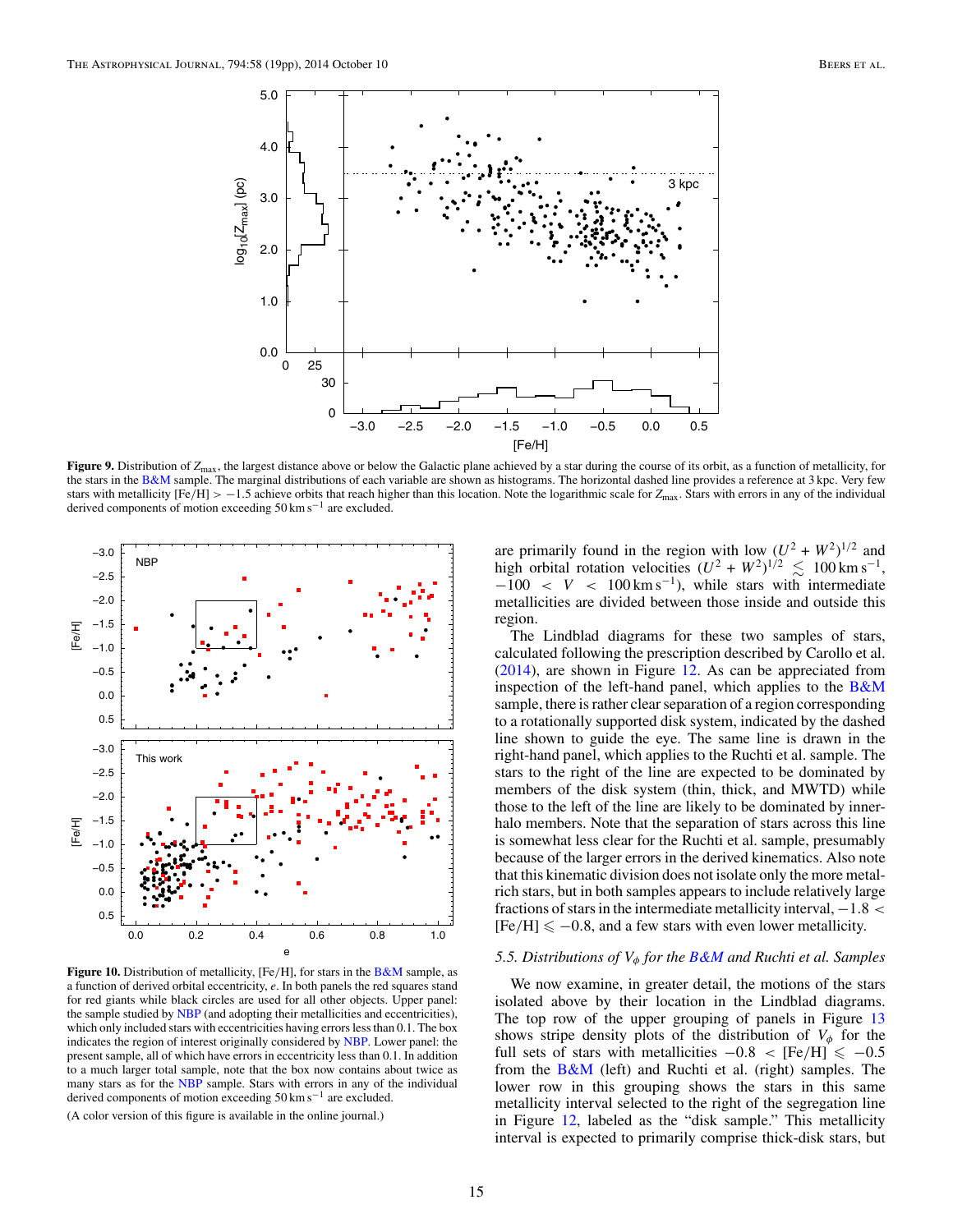<span id="page-15-0"></span>

**Figure 11.** Toomre diagram of  $(U^2 + W^2)^{1/2}$  vs. *V* for the stars with available *UVW* velocity components, in three regimes of metallicity, for stars the sample of RAVE stars from Ruchti et al. [\(2011\)](#page-18-0) (upper panel) and in the [B&M](#page-18-0) sample (lower panel). Note the presence of the intermediate-metallicity  $(-1.8 < [Fe/H] \le -0.8)$  stars with low  $(U^2 + W^2)^{1/2}$  and high orbital rotation velocities errors in any of the individual derived components of motion exceeding 50 km s−<sup>1</sup> are excluded. (A color version of this figure is available in the online journal.)

some overlap with the thin disk and MWTD is inevitable. Stars that are likely members of the disk system are identified by a "1" in the second digit of the INOUT parameter in Column 18 of Table [5.](#page-12-0) Stars with metallicities in the high range noted in this upper grouping of panels are identified by a "1" in the third digit of the INOUT parameter.

The middle grouping of panels are similar plots, but now for stars from each sample with intermediate metallicities, −1*.*8 *<*  $[Fe/H] \le -0.8$ , which corresponds to an interval expected to have a significant contribution of MWTD stars (again with possible overlap from other stellar populations). Once more the top row of plots is the full sample of stars, and the bottom row is the subset in this interval that falls in the disk sample. Stars in the upper panel of this grouping would presumably include members of the "local halo" component proposed by Morrison et al. [\(2009\)](#page-18-0). Unfortunately, neither the [B&M](#page-18-0) sample nor the Ruchti et al. sample contains a sufficient number of stars to explore this issue in further detail. So here we simply note the possibility of its presence. Stars with metallicities in the intermediate range noted in this grouping of panels are identified by a "2" in the third digit of the INOUT parameter in Column 18 of Table [5.](#page-12-0)

The lower grouping of panels compares the distribution of *Vφ* for the two metallicity intervals considered previously, but only for the stars in the disk samples. We employ a two-sample Kolmogorov–Smirnov (K-S) test to check if the subset of disk stars chosen from the  $B\&M$  sample and Ruchti et al. samples in the high- and intermediate-metallicity intervals are consistent with selection from the same parent population. Indeed, this test cannot reject the common-parent null hypothesis for either metallicity interval, in spite of the fact that the samples were clearly chosen in different ways. In contrast, it is unsurprising that the same K-S test applied *between* the disk stars in the different metallicity intervals for each of the [B&M](#page-18-0) and Ruchti et al. samples clearly discriminates between their distributions of  $V_{\phi}$ .

The black vertical lines mark the location of the  $\langle V_{\phi} \rangle$  for each disk subsample. The means and dispersions of the stars we would associate with the canonical thick-disk population for the  $B&M$  sample (the metallicity interval  $-0.8 < [Fe/H] \le -0.5$ ) are  $\langle V_{\phi} \rangle = 216 \text{ km s}^{-1}, \sigma_{V_{\phi}} = 37 \text{ km s}^{-1},$  while those for the Ruchti et al. sample are  $\langle V_{\phi} \rangle = 229 \text{ km s}^{-1}$ ,  $\sigma_{V_{\phi}} = 30 \text{ km s}^{-1}$ . Note that the values we obtain for the mean rotational velocity of the thick-disk population from this crude analysis are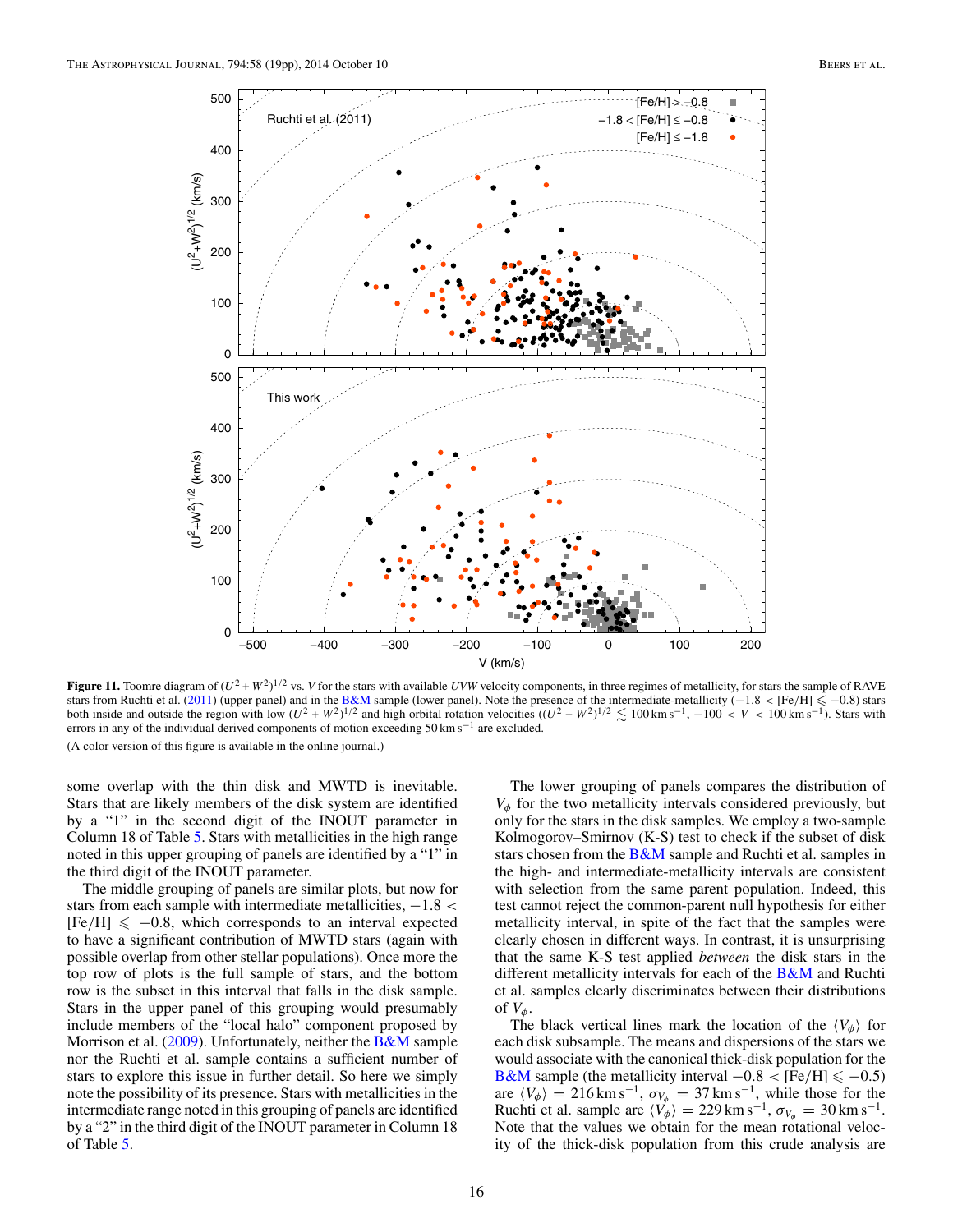<span id="page-16-0"></span>

**Figure 12.** Lindblad diagram of two integrals of motion, the total energy, *E*, and the vertical angular momentum component, *L<sub>Z</sub>*), in three regimes of metallicity, for the [B&M](#page-18-0) sample (left panel) and for the sample of RAVE stars from Ruchti et al. [\(2011\)](#page-18-0) (right panel). The dashed line is drawn in order to separate likely members of rotation-supported populations (see the text). Note that the same line is drawn in both figures. Stars with errors in any of the individual derived components of motion exceeding  $50 \text{ km s}^{-1}$  are excluded.

(A color version of this figure is available in the online journal.)

somewhat higher, and the velocity dispersions somewhat lower, than those reported by Carollo et al.  $(2010)$  ( $\langle V_{\phi} \rangle = 182 \,\mathrm{km \, s^{-1}}$ ,  $\sigma_{V_0} = 51 \text{ km s}^{-1}$ ). It stands to reason that contamination from stars of the thin-disk population in this interval may be at least in part responsible for this result. However, it is also worth noting that Chiba & Beers  $(2000)$ , and other authors since, have reported that the asymmetric drift of the thick disk exhibits a strong gradient with distance above the Galactic plane, on the order of  $\Delta \langle V_{\phi} \rangle / \Delta |Z| = 36 \text{ km s}^{-1} \text{ kpc}^{-1}$ , according to Carollo et al. The [B&M](#page-18-0) sample and the Ruchti et al. disk sample are both located very close to the plane, and hence would be expected to be in more rapid rotation. In the case of stars we would associate with a MWTD population (the metallicity interval −1*.*8 *<*  $[Fe/H] \le -0.8$ , we obtain  $\langle V_{\phi} \rangle = 181 \text{ km s}^{-1}$ ,  $\sigma_{V_{\phi}} = 5.7$ 53 km s<sup>−1</sup>, while those for the Ruchti et al. sample are  $\langle V_{\phi} \rangle =$  $166 \text{ km s}^{-1}$ ,  $\sigma_{V_{\phi}} = 47 \text{ km s}^{-1}$ . The rotational velocity of the MWTD in the present analysis is again somewhat higher than reported by Carollo et al., who obtained a mean rotational velocity of this component of  $\langle V_φ \rangle \sim 100-150 \text{ km s}^{-1}$ , with a dispersion in the range 35–45 km s<sup>-1</sup>, which is a little lower than our derived value. Contamination of the  $B\&M$  and Ruchti et al. samples from metal-poor stars of the inner-halo population is possibly responsible for this result. The difference in the mean rotational velocity might also be accounted for if, as speculated by Carollo et al., the MWTD also exhibits a gradient in its rotational velocity with distance from the plane; future tests with larger samples should prove illuminating.

### *5.6. Distribution of [C/Fe] for the [B&M](#page-18-0) Sample*

Figure [14](#page-17-0) shows the distribution of carbonicity, [C*/*Fe], as a function of [Fe*/*H], for the stars in the [B&M](#page-18-0) sample.

The general increase in the level of [C*/*Fe] with decreasing [Fe*/*H], as has been seen in numerous previous samples, is evident. There are 12 stars in this sample which are classified as CEMP stars (and tagged as such in Table [3\)](#page-6-0). Their frequency appears to increase with declining [Fe*/*H], again as noted in previous samples. Based on their metallicities, we expect that the majority of these stars will be classified as CEMP-*s*, rather than CEMP-no, once high-resolution spectroscopy has been carried out.

### 6. DISCUSSION AND CONCLUSIONS

As noted in the [Introduction,](#page-0-0) a large number of recent papers on the nature, origin, and evolution of the disk (and halo) system of the Milky Way have raised new and important questions concerning issues that were once considered "solved." In this paper, we have sought to explore what can be learned from a modern analysis of a pioneering data set, the "weak-metal" sample of Bidelman & MacConnell [\(1973\)](#page-18-0) studied by Norris et al. [\(1985\)](#page-18-0), [Paper I](#page-18-0) of this series. Many of the ideas and insights from [Paper I](#page-18-0) have spawned research directions that have not yet, even today, been completely explored to their conclusion. Here, we have focused on resolving one of the most important claims from that paper, the suggested existence for what has come to be known as the MWTD. As we have shown, the worries raised by a number of authors, subsequent to the publication of [Paper I,](#page-18-0) were indeed valid. The faulty calibration of a photometric DDObased metallicity determination led to the production of a false signature in the analysis of  $Paper I$ , which may (or may not) have unduly influenced claims for the existence of a MWTD.

The combination of high-quality, high-S*/*N mediumresolution spectroscopic data with a set of tools capable of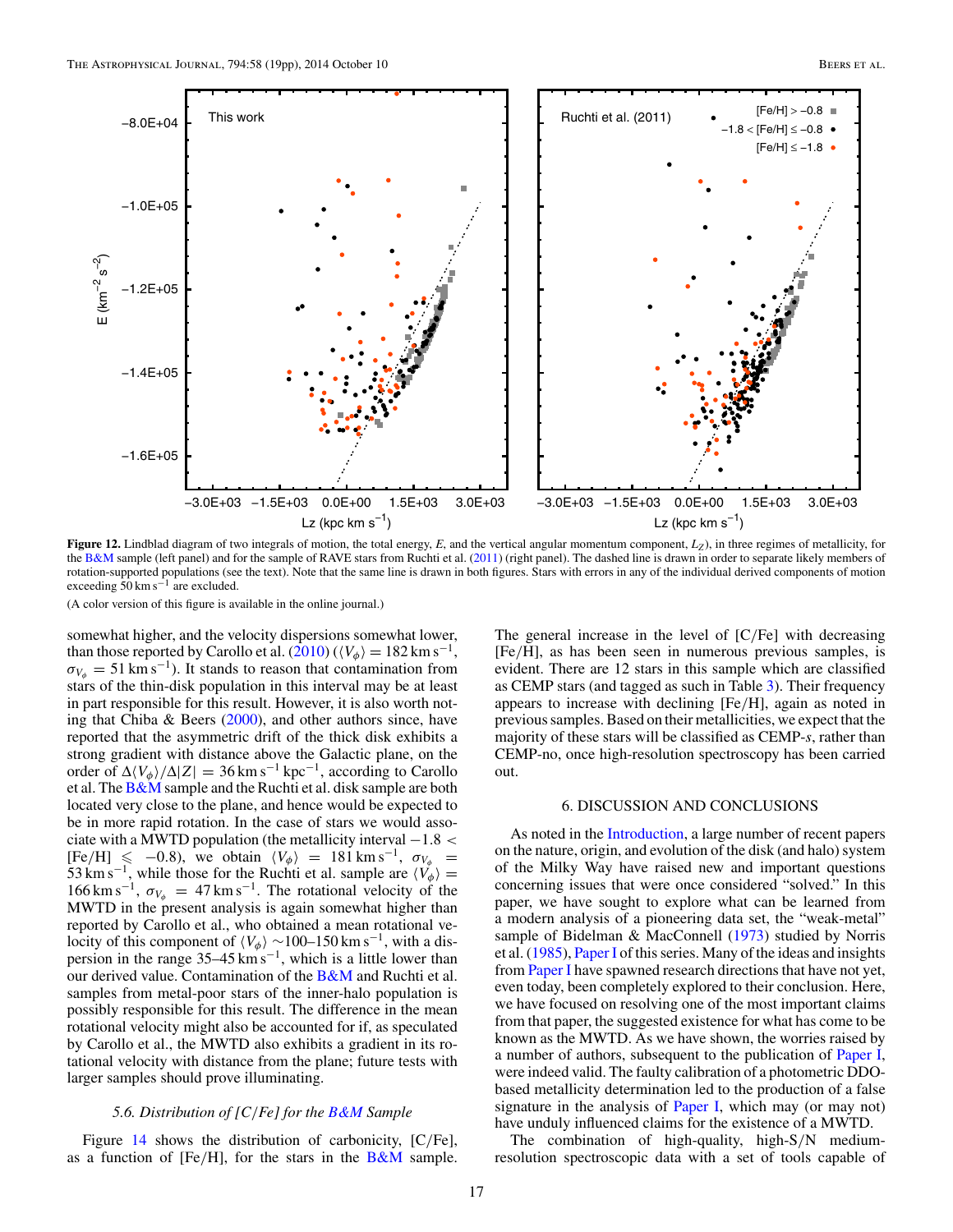<span id="page-17-0"></span>

**Figure 13.** Stripe density plots of the orbital rotation velocity,  $V_{\phi}$ , for stars in the [B&M](#page-18-0) sample (left panels) and the sample of RAVE stars from Ruchti et al. [\(2011\)](#page-18-0) (right panels). The panels labeled "disk sample" only include stars that lie below the line drawn in Figure [12,](#page-16-0) and are expected to be dominated by stars in the disk system. The black vertical lines indicate the mean rotational velocity for each subsample,  $\langle V_{\phi} \rangle$ . The upper grouping of panels shows the subsets of stars in a metallicity regime (−0.8 < [Fe/H]  $\leq$  −0.5) that is expected to be mainly occupied by thick-disk population stars. The middle grouping of panels is the subset of intermediate-metallicity (−1*.*8 *<* [Fe*/*H] −0*.*8) stars, which are expected to include stars from both the inner-halo population and the MWTD. The lower grouping of panels gathers the stars in the disk samples together, in order to contrast the difference in the *Vφ* distributions between the canonical thick disk and the MWTD. Stars with errors in any of the individual derived components of motion exceeding 50 km s<sup>−1</sup> are excluded.



**Figure 14.** Carbonicity, [C*/*Fe], as a function of the metallicity, [Fe*/*H], for stars in the [B&M](#page-18-0) sample with available measurements; downward arrows indicate derived upper limits for [C/Fe]. The marginal distributions of each variable are shown as histograms. The horizontal dashed line marks the definition of CEMP stars used in this work,  $[C/Fe] \geqslant +0.7$ .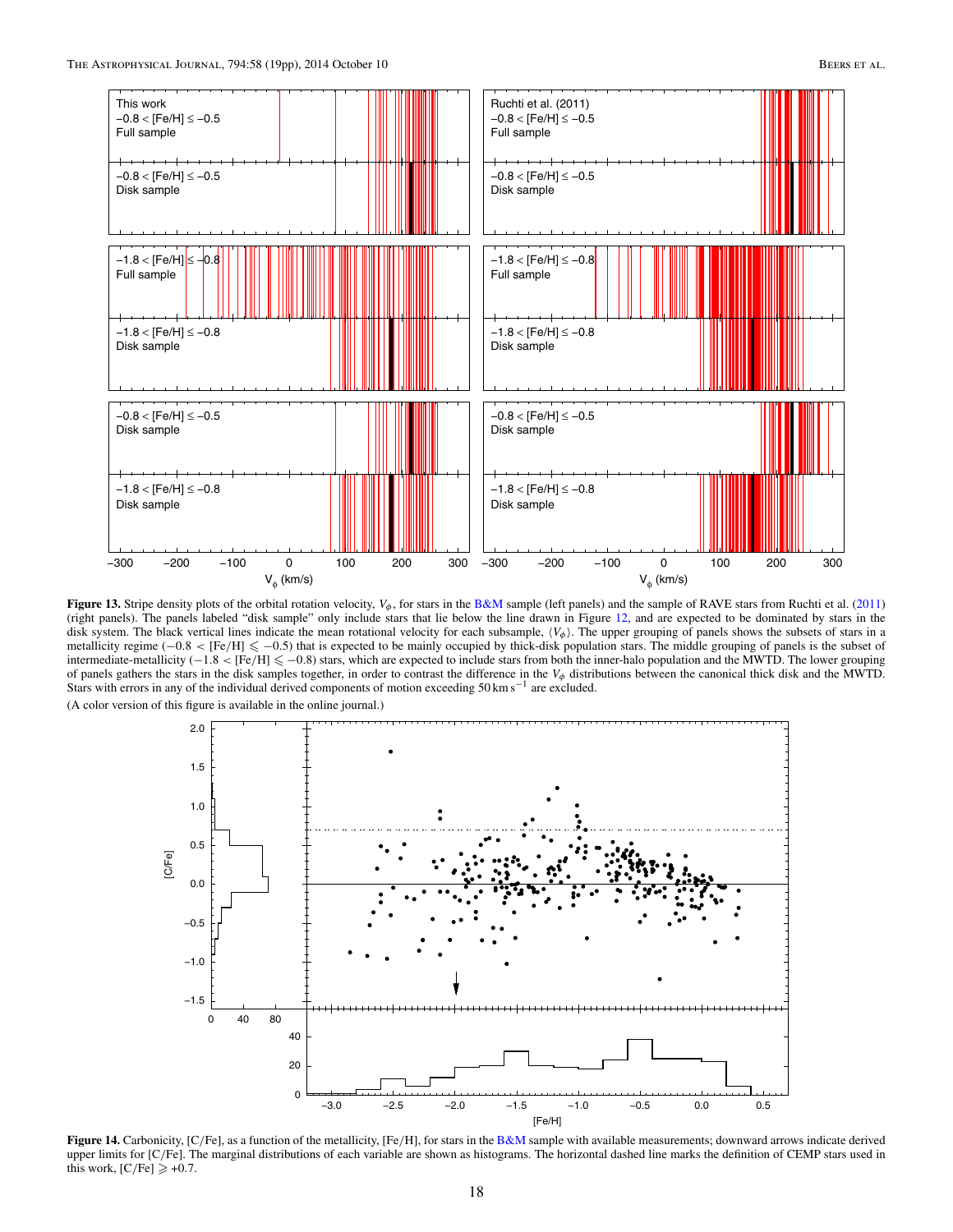<span id="page-18-0"></span>producing accurate, and well-tested, estimates of the atmospheric parameters (and carbonicity, [C*/*Fe]) for the same sample of stars as analyzed in Paper I, has allowed us to carry out a new (and expanded) consideration of the presence of stars that might be associated with a MWTD. We also have the advantage that we could make use of much-improved RVs and proper motions than were available to the previous study, adding substantially to the size of the data set suitable for kinematic study, while simultaneously improving the quality of the derived kinematics.

We conclude that the data set from  $\frac{Paper I}{~}$  does indeed comprise stars that can be associated with a MWTD. A comparison of these data with a similar-size sample from the RAVE survey (and with atmospheric parameters determined from a completely different set of techniques) yields essentially the same conclusion. We note, however, as pointed out by an anonymous referee, that both samples of stars we have considered are impacted by metallicity-selection biases (and in the case of the Ruchti et al. sample, by kinematic-selection bias as well). Thus, the relative numbers of stars present in any given metallicity interval should clearly not be taken as representative of the underlying parent population. We have also not addressed in this paper whether or not a MWTD is indeed best considered a separate component from the rest of the disk system, or whether it is somehow causally linked to the same formation processes (themselves still actively debated) involved with the origin of the thick (and even thin) disks. We leave these issues to future work.

We thank an anonymous referee for remarks which served to improve our manuscript. T.C.B. acknowledges partial support for this work from grants PHY 08-22648; Physics Frontier Center*/*Joint Institute for Nuclear Astrophysics (JINA), and PHY 14-30152; Physics Frontier Center*/*JINA Center for the Evolution of the Elements (JINA-CEE) awarded by the US National Science Foundation. J.E.N. acknowledges support from Australian Research Council grants DP0663562 and DP0984924. V.M.P. acknowledges support from the Gemini Observatory. S.R. acknowledges partial support from FAPESP, CNPq, and Capes. T.M. acknowledges partial support from the European Union FP7 program through ERC grant 320360. Y.S.L. is a Tombaugh Fellow. D.C. is an Australian Research Council Super Science Fellow.

#### REFERENCES

- Adibekyan, V. Z., Figueira, P., Santos, N. C., et al. 2013, [A&A,](http://dx.doi.org/10.1051/0004-6361/201321520) [554, A44](http://adsabs.harvard.edu/abs/2013A&A...554A..44A) Allende Prieto, C., Fernandez-Alvar, E., Schlesinger, K., et al. 2014, [A&A,](http://dx.doi.org/10.1051/0004-6361/201424053) [568,](http://adsabs.harvard.edu/abs/2014A&A...568A...7A) [7](http://adsabs.harvard.edu/abs/2014A&A...568A...7A)
- Allende Prieto, C., Sivarani, T., Beers, T. C., et al. 2008, [AJ,](http://dx.doi.org/10.1088/0004-6256/136/5/2070) [136, 2070](http://adsabs.harvard.edu/abs/2008AJ....136.2070A)
- An, D., Beers, T. C., Johnson, J. A., et al. 2013, [ApJ,](http://dx.doi.org/10.1088/0004-637X/763/1/65) [763, 65](http://adsabs.harvard.edu/abs/2013ApJ...763...65A)
- Anthony-Twarog, B. J., & Twarog, B. A. 1994, [AJ,](http://dx.doi.org/10.1086/116969) [107, 1577](http://adsabs.harvard.edu/abs/1994AJ....107.1577A)
- Aoki, W., Beers, T. C., Lee, Y. S., et al. 2013, [AJ,](http://dx.doi.org/10.1088/0004-6256/145/1/13) [145, 13](http://adsabs.harvard.edu/abs/2013AJ....145...13A)
- Arifyanto, M. I., Fuchs, B., Jahreiß, H., & Wielen, R. 2005, [A&A,](http://dx.doi.org/10.1051/0004-6361:20035829) [433, 911](http://adsabs.harvard.edu/abs/2005A&A...433..911A)
- Beers, T. C., Carollo, D., Ivezić, Ž., et al. 2012, [ApJ,](http://dx.doi.org/10.1088/0004-637X/746/1/34) [746, 34](http://adsabs.harvard.edu/abs/2012ApJ...746...34B)
- Beers, T. C., Chiba, M., Yoshii, Y., et al. 2000, [AJ,](http://dx.doi.org/10.1086/301410) [119, 2866](http://adsabs.harvard.edu/abs/2000AJ....119.2866B)
- Beers, T. C., Drilling, J. S., Rossi, S., et al. 2002, [AJ,](http://dx.doi.org/10.1086/341377) [124, 931](http://adsabs.harvard.edu/abs/2002AJ....124..931B)
- Beers, T. C., Preston, G. W., & Shectman, S. A. 1985, [AJ,](http://dx.doi.org/10.1086/113917) [90, 2089](http://adsabs.harvard.edu/abs/1985AJ.....90.2089B)
- Beers, T. C., Preston, G. W., & Shectman, S. A. 1992, [AJ,](http://dx.doi.org/10.1086/116207) [103, 1987](http://adsabs.harvard.edu/abs/1992AJ....103.1987B)
- Beers, T. C., Rossi, S., Norris, J. E., Ryan, S. G., & Shefler, T. 1999, [AJ,](http://dx.doi.org/10.1086/300727) [117, 981](http://adsabs.harvard.edu/abs/1999AJ....117..981B)
- Beers, T. C., & Sommer-Larsen, J. 1995, [ApJS,](http://dx.doi.org/10.1086/192117) [96, 175](http://adsabs.harvard.edu/abs/1995ApJS...96..175B)
- Bensby, T., Feltzing, S., & Oey, S. 2014, [A&A,](http://dx.doi.org/10.1051/0004-6361/201322631) [562, 71](http://adsabs.harvard.edu/abs/2014A&A...562A..71B)
- Bidelman, W. P., & MacConnell, D. J. 1973, [AJ,](http://dx.doi.org/10.1086/111475) [78, 687](http://adsabs.harvard.edu/abs/1973AJ.....78..687B)
- Boeche, C., Chiappini, C., Minchev, I., et al. 2013a, [A&A,](http://dx.doi.org/10.1051/0004-6361/201219607) [553, 19](http://adsabs.harvard.edu/abs/2013A&A...553A..19B)
- Boeche, C., Siebert, A., Piffl, T., et al. 2013b, [A&A,](http://dx.doi.org/10.1051/0004-6361/201322085) [559, 59](http://adsabs.harvard.edu/abs/2013A&A...559A..59B)
- Bovy, J., Rix, H.-W., & Hogg, D. W. 2012a, [ApJ,](http://dx.doi.org/10.1088/0004-637X/751/2/131) [751, 131](http://adsabs.harvard.edu/abs/2012ApJ...751..131B)
- Bovy, J., Rix, H.-W., Hogg, D. W., et al. 2012b, [ApJ,](http://dx.doi.org/10.1088/0004-637X/755/2/115) [755, 115](http://adsabs.harvard.edu/abs/2012ApJ...755..115B)
- Bovy, J., Rix, H.-W., Liu, C., et al. 2012c, [ApJ,](http://dx.doi.org/10.1088/0004-637X/753/2/148) [753, 148](http://adsabs.harvard.edu/abs/2012ApJ...753..148B)
- Bovy, J., Rix, H.-W., Liu, C., et al. 2012d, [ApJ,](http://dx.doi.org/10.1088/0004-637X/753/2/148) [753, 148](http://adsabs.harvard.edu/abs/2012ApJ...753..148B)
- Carney, B. W., Latham, D. W., Laird, J. B., & Aguilar, L. A. 1994, [AJ,](http://dx.doi.org/10.1086/117035) [107,](http://adsabs.harvard.edu/abs/1994AJ....107.2240C) [2240](http://adsabs.harvard.edu/abs/1994AJ....107.2240C)
- Carollo, D., Beers, T. C., Bovy, J., et al. 2012, [ApJ,](http://dx.doi.org/10.1088/0004-637X/744/2/195) [744, 195](http://adsabs.harvard.edu/abs/2012ApJ...744..195C)
- Carollo, D., Beers, T. C., Chiba, M., et al. 2010, [ApJ,](http://dx.doi.org/10.1088/0004-637X/712/1/692) [712, 692](http://adsabs.harvard.edu/abs/2010ApJ...712..692C)
- Carollo, D., Beers, T. C., Lee, Y. S., et al. 2007, [Natur,](http://dx.doi.org/10.1038/nature06460) [450, 1020](http://adsabs.harvard.edu/abs/2007Natur.450.1020C)
- Carollo, D., Freeman, K., Beers, T. C., et al. 2014, [ApJ,](http://dx.doi.org/10.1088/0004-637X/788/2/180) [788, 180](http://adsabs.harvard.edu/abs/2014ApJ...788..180C)
- Carrell, K., Chen, Y., & Zhao, G. 2012, [AJ,](http://dx.doi.org/10.1088/0004-6256/144/6/185) [144, 185](http://adsabs.harvard.edu/abs/2012AJ....144..185C)
- Cayrel de Strobel, G., Soubiran, C., & Ralite, N. 2001, [A&A,](http://dx.doi.org/10.1051/0004-6361:20010525) [373, 159](http://adsabs.harvard.edu/abs/2001A&A...373..159C)
- Cheng, J. Y., Rockosi, C. M., Morrison, H. L., et al. 2012a, [ApJ,](http://dx.doi.org/10.1088/0004-637X/752/1/51) [752, 51](http://adsabs.harvard.edu/abs/2012ApJ...752...51C)
- Cheng, J. Y., Rockosi, C. M., Morrison, H. L., et al. 2012b, [ApJ,](http://dx.doi.org/10.1088/0004-637X/746/2/149) [746, 149](http://adsabs.harvard.edu/abs/2012ApJ...746..149C)
- Chiba, M., & Beers, T. C. 2000, [AJ,](http://dx.doi.org/10.1086/301409) [119, 2843](http://adsabs.harvard.edu/abs/2000AJ....119.2843C)
- Chiba, M., & Yoshii, Y. 1998, [AJ,](http://dx.doi.org/10.1086/300177) [115, 168](http://adsabs.harvard.edu/abs/1998AJ....115..168C)
- Drilling, J. S., & Bergeron, L. E. 1995, [PASP,](http://dx.doi.org/10.1086/133631) [107, 846](http://adsabs.harvard.edu/abs/1995PASP..107..846D)
- Eggen, O. J., Lynden-Bell, D., & Sandage, A. R. 1962, [ApJ,](http://dx.doi.org/10.1086/147433) [136, 748](http://adsabs.harvard.edu/abs/1962ApJ...136..748E)
- Eisenstein, D. J., Weinberg, D. H., Agol, E., et al. 2011, [AJ,](http://dx.doi.org/10.1088/0004-6256/142/3/72) [142, 72](http://adsabs.harvard.edu/abs/2011AJ....142...72E)
- ESA 1997, yCat, [1239, 0](http://adsabs.harvard.edu/abs/1997yCat.1239....0E)
- Frebel, A. 2010, AN, [331, 474](http://adsabs.harvard.edu/abs/2010AN....331..474F)
- Ghez, A. M., Salim, S., Weinberg, N. N., et al. 2008, [ApJ,](http://dx.doi.org/10.1086/592738) [689, 1044](http://adsabs.harvard.edu/abs/2008ApJ...689.1044G) Gilmore, G. 1984, [MNRAS,](http://dx.doi.org/10.1093/mnras/207.2.223) [207, 223](http://adsabs.harvard.edu/abs/1984MNRAS.207..223G)
- Gilmore, G., Wyse, R. F. G., & Norris, J. E. 2002, [ApJL,](http://dx.doi.org/10.1086/342363) [574, L39](http://adsabs.harvard.edu/abs/2002ApJ...574L..39G)
- Haywood, M., Di Matteo, P., Lehnert, M. D., Katz, D., & Gómez, A. 2013, [A&A,](http://dx.doi.org/10.1051/0004-6361/201321397) [560, A109](http://adsabs.harvard.edu/abs/2013A&A...560A.109H)
- Høg, E., Fabricius, C., Makarov, V. V., et al. 2000, A&A, [355, L27](http://adsabs.harvard.edu/abs/2000A&A...355L..27H)
- Hog, E., Kuzmin, A., Bastian, U., et al. 1998, A&A, [335, L65](http://adsabs.harvard.edu/abs/1998A&A...335L..65H)
- Jayaraman, A., Gilmore, G., Wyse, R. F. G., Norris, J. E., & Belokurov, V. 2013, [MNRAS,](http://dx.doi.org/10.1093/mnras/stt221) [431, 930](http://adsabs.harvard.edu/abs/2013MNRAS.431..930J)
- Kerr, F. J., & Lynden-Bell, D. 1986, [MNRAS,](http://dx.doi.org/10.1093/mnras/221.4.1023) [221, 1023](http://adsabs.harvard.edu/abs/1986MNRAS.221.1023K)
- Koposov, S. E., Yoo, J., Rix, H.-W., et al. 2009, [ApJ,](http://dx.doi.org/10.1088/0004-637X/696/2/2179) [696, 2179](http://adsabs.harvard.edu/abs/2009ApJ...696.2179K)
- Kordopatis, G., Gilmore, G., Wyse, R. F. G., et al. 2013a, [MNRAS,](http://dx.doi.org/10.1093/mnras/stt1804) [436, 3231](http://adsabs.harvard.edu/abs/2013MNRAS.436.3231K)
- Kordopatis, G., Hill, V., Irwin, M., et al. 2013b, [A&A,](http://dx.doi.org/10.1051/0004-6361/201321470) [555, 12](http://adsabs.harvard.edu/abs/2013A&A...555A..12K)
- Kordopatis, G., Recio-Blanco, A., de Laverny, P., et al. 2011, [A&A,](http://dx.doi.org/10.1051/0004-6361/201117373) [535, A107](http://adsabs.harvard.edu/abs/2011A&A...535A.107K) Layden, A. C. 1995, [AJ,](http://dx.doi.org/10.1086/117690) [110, 2288](http://adsabs.harvard.edu/abs/1995AJ....110.2288L)
- Lee, Y. S., Beers, T. C., Allende Prieto, C., et al. 2011, [AJ,](http://dx.doi.org/10.1088/0004-6256/141/3/90) [141, 90](http://adsabs.harvard.edu/abs/2011AJ....141...90L)
- Lee, Y. S., Beers, T. C., Masseron, T., et al. 2013, [AJ,](http://dx.doi.org/10.1088/0004-6256/146/5/132) [146, 132](http://adsabs.harvard.edu/abs/2013AJ....146..132L)
- Lee, Y. S., Beers, T. C., Sivarani, T., et al. 2008a, [AJ,](http://dx.doi.org/10.1088/0004-6256/136/5/2022) [136, 2022](http://adsabs.harvard.edu/abs/2008AJ....136.2022L)
- Lee, Y. S., Beers, T. C., Sivarani, T., et al. 2008b, [AJ,](http://dx.doi.org/10.1088/0004-6256/136/5/2050) [136, 2050](http://adsabs.harvard.edu/abs/2008AJ....136.2050L)
- Majewski, S. R., Wilson, J. C., Hearty, F., Schiavon, R. R., & Skrutskie, M. F. 2010, in IAU Symp. 265, ed. K. Cunha, M. Spite, & B. Barbuy (Cambridge: Cambrdge Univ. Press), [480](http://adsabs.harvard.edu/abs/2010IAUS..265..480M)
- Martin, J. C., & Morrison, H. L. 1998, [AJ,](http://dx.doi.org/10.1086/300568) [116, 1724](http://adsabs.harvard.edu/abs/1998AJ....116.1724M)
- Mihalas, D., & Binney, J. 1981, Galactic Astronomy: Structure and kinematics (2nd ed.; San Francisco, CA: Freeman)
- Minchev, I., Chiappini, C., Martig, M., et al. 2014, [ApJL,](http://dx.doi.org/10.1088/2041-8205/781/1/L20) [781, L20](http://adsabs.harvard.edu/abs/2014ApJ...781L..20M)
- Morrison, H. L., Flynn, C., & Freeman, K. C. 1990, [AJ,](http://dx.doi.org/10.1086/115587) [100, 1191](http://adsabs.harvard.edu/abs/1990AJ....100.1191M)
- Morrison, H. L., Helmi, A., Sun, J., et al. 2009, [ApJ,](http://dx.doi.org/10.1088/0004-637X/694/1/130) [694, 130](http://adsabs.harvard.edu/abs/2009ApJ...694..130M)
- Norris, J. E., Bessell, M. S., & Pickles, A. J. 1985, [ApJS,](http://dx.doi.org/10.1086/191049) [58, 463](http://adsabs.harvard.edu/abs/1985ApJS...58..463N) (Paper I)
- Norris, J. E., Ryan, S. G., & Beers, T. C. 1999, [ApJS,](http://dx.doi.org/10.1086/313248) [123, 639](http://adsabs.harvard.edu/abs/1999ApJS..123..639N)
- Pasetto, S., Grebel, E. K., Zwitter, T., et al. 2012, [A&A,](http://dx.doi.org/10.1051/0004-6361/201219464) [547, 70](http://adsabs.harvard.edu/abs/2012A&A...547A..70P)
- Ruchti, G. R., Fulbright, J. P., Wyse, R. F. G., et al. 2010, [ApJL,](http://dx.doi.org/10.1088/2041-8205/721/2/L92) [721, L92](http://adsabs.harvard.edu/abs/2010ApJ...721L..92R)
- Ruchti, G. R., Fulbright, J. P., Wyse, R. F. G., et al. 2011, [ApJ,](http://dx.doi.org/10.1088/0004-637X/737/1/9) [737, 9](http://adsabs.harvard.edu/abs/2011ApJ...737....9R)
- Ryan, S. G., & Lambert, D. L. 1995, [AJ,](http://dx.doi.org/10.1086/117432) [109, 2068](http://adsabs.harvard.edu/abs/1995AJ....109.2068R)
- Schlegel, D. J., Finkbeiner, D. P., & Davis, M. 1998, [ApJ,](http://dx.doi.org/10.1086/305772) [500, 525](http://adsabs.harvard.edu/abs/1998ApJ...500..525S)
- Schönrich, R., Asplund, M., & Casagrande, L. 2011,  $\overline{MNRAS}$ , [415, 3807](http://adsabs.harvard.edu/abs/2011MNRAS.415.3807S)
- Shortridge, K. 1993, in ASP Conf. Ser. 52, Astronomical Data Analysis Software and Systems II, ed. R. J. Hanisch, R. J. V. Brissenden, & J. Barnes (San Francisco, CA: ASP), [219](http://adsabs.harvard.edu/abs/1993ASPC...52..219S)
- Skrutskie, M. F., Cutri, R. M., Stiening, R., et al. 2006, [AJ,](http://dx.doi.org/10.1086/498708) [131, 1163](http://adsabs.harvard.edu/abs/2006AJ....131.1163S)
- Smolinski, J. P., Lee, Y. S., Beers, T. C., et al. 2011, [AJ,](http://dx.doi.org/10.1088/0004-6256/141/3/89) [141, 89](http://adsabs.harvard.edu/abs/2011AJ....141...89S)
- Soubiran, C., Le Campion, J.-F., Cayrel de Strobel, G., & Caillo, A. 2010, [A&A,](http://dx.doi.org/10.1051/0004-6361/201014247) [515, A111](http://adsabs.harvard.edu/abs/2010A&A...515A.111S)
- Steinmetz, M., Zwitter, T., Siebert, A., et al. 2006, [AJ,](http://dx.doi.org/10.1086/506564) [132, 1645](http://adsabs.harvard.edu/abs/2006AJ....132.1645S)
- Suda, T., Katsuta, Y., Yamada, S., et al. 2008, [PASJ,](http://dx.doi.org/10.1093/pasj/60.5.1159) [60, 1159](http://adsabs.harvard.edu/abs/2008PASJ...60.1159S) van Leeuwen, F. 2007, [A&A,](http://dx.doi.org/10.1051/0004-6361:20078357) [474, 653](http://adsabs.harvard.edu/abs/2007A&A...474..653V)
- 
- Villalobos, A., & Helmi, A. 2009, *MNRAS*, [399, 166](http://adsabs.harvard.edu/abs/2009MNRAS.399..166V)
- Yanny, B., Rockosi, C., Newberg, H. J., et al. 2009, [AJ,](http://dx.doi.org/10.1088/0004-6256/137/5/4377) [137, 4377](http://adsabs.harvard.edu/abs/2009AJ....137.4377Y)
- York, D. G., Adelman, J., Anderson, J. E., Jr., et al. 2000, [AJ,](http://dx.doi.org/10.1086/301513) [120, 1579](http://adsabs.harvard.edu/abs/2000AJ....120.1579Y)